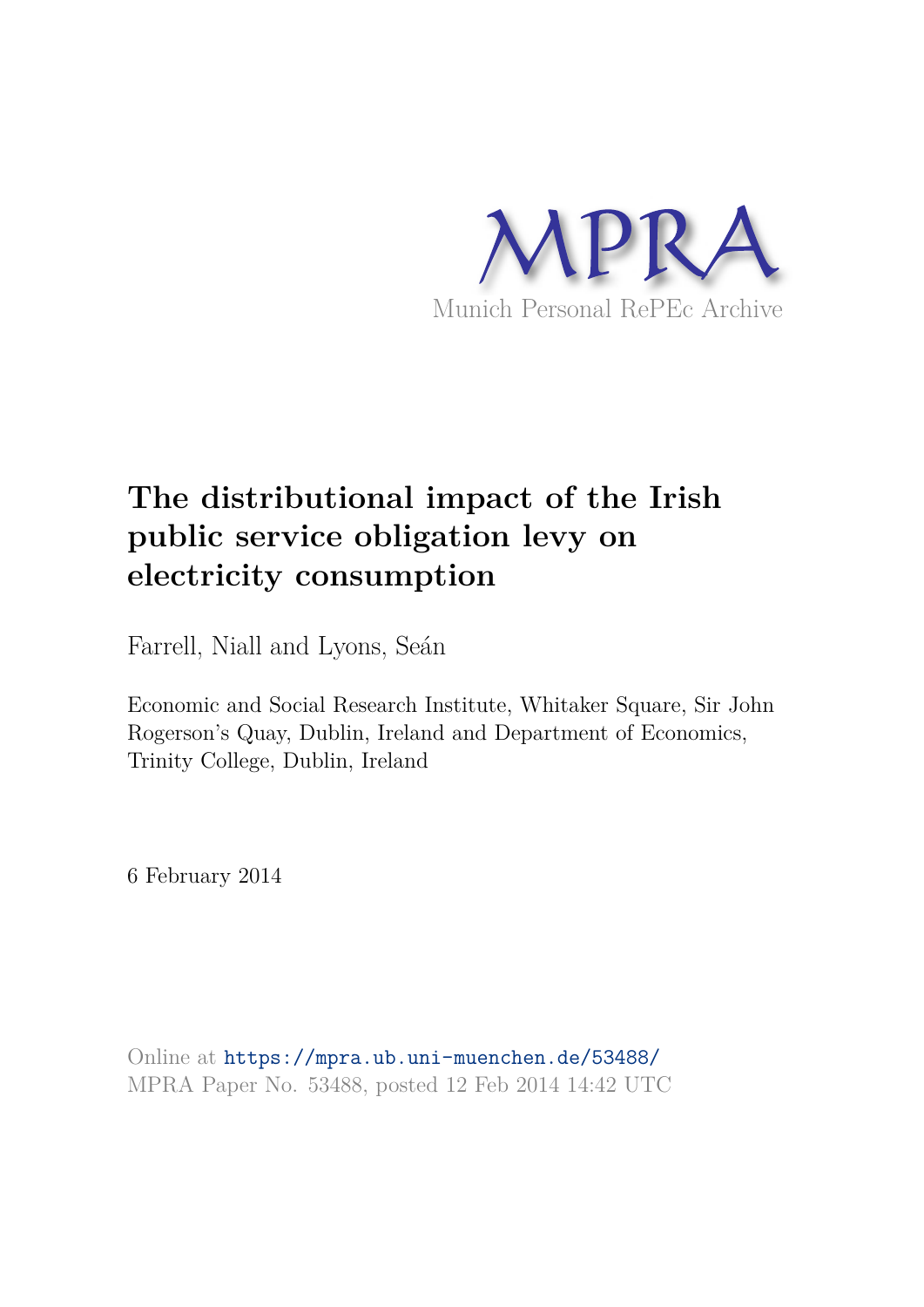## The distributional impact of the Irish public service obligation levy on electricity consumption

Niall Farrell<sup>\*a</sup> and Seán Lyons<sup>a</sup>

l

#### **Abstract**

We analyse the distributional impact of financing energy and environmental policies through additional charges on electricity consumption, focussing on the impact Ireland's flat-rate Public Service Obligation (PSO) levy has on domestic consumers. Switching Ireland's flate-rate charge to a unit-based charge results in reduced regressivity across the entire income distribution. A unit-based scheme reduces aggregate burden for most households on low incomes. Regressive impacts are greater for a subset of heavy electricity users. Incremental block pricing (IBP) exaggerates these effects. A hybrid fixed/variable structure mitigates regressivity for high users but lessens overall regressivity reduction. Redistribution via Ireland's Household Benefits Package is sub-optimal relative to a hypothetical equivalised income-based scheme. Net of 'merit order' savings, flat charges redistribute burden incidence from rich to poor whilst fixed per-unit charges have a neutral effect. IBP shifts cost to heavy users, predominantly large households. IBP results in a negative net burden for the majority of households across all income groups.

**Keywords:** Renewable Energy Support Schemes; Distributional Impact; Policy Cost

<sup>\*</sup> Corresponding author: niall.farrell@esri.ie; +353 (0)1 863 2097; Economic and Social Research Institute, Whitaker Square, Sir John Rogerson's Quay, Dublin 2, Ireland

<sup>&</sup>lt;sup>a</sup> Economic and Social Research Institute, Whitaker Square, Sir John Rogerson's Quay, Dublin, Ireland Department of Economics, Trinity College, Dublin, Ireland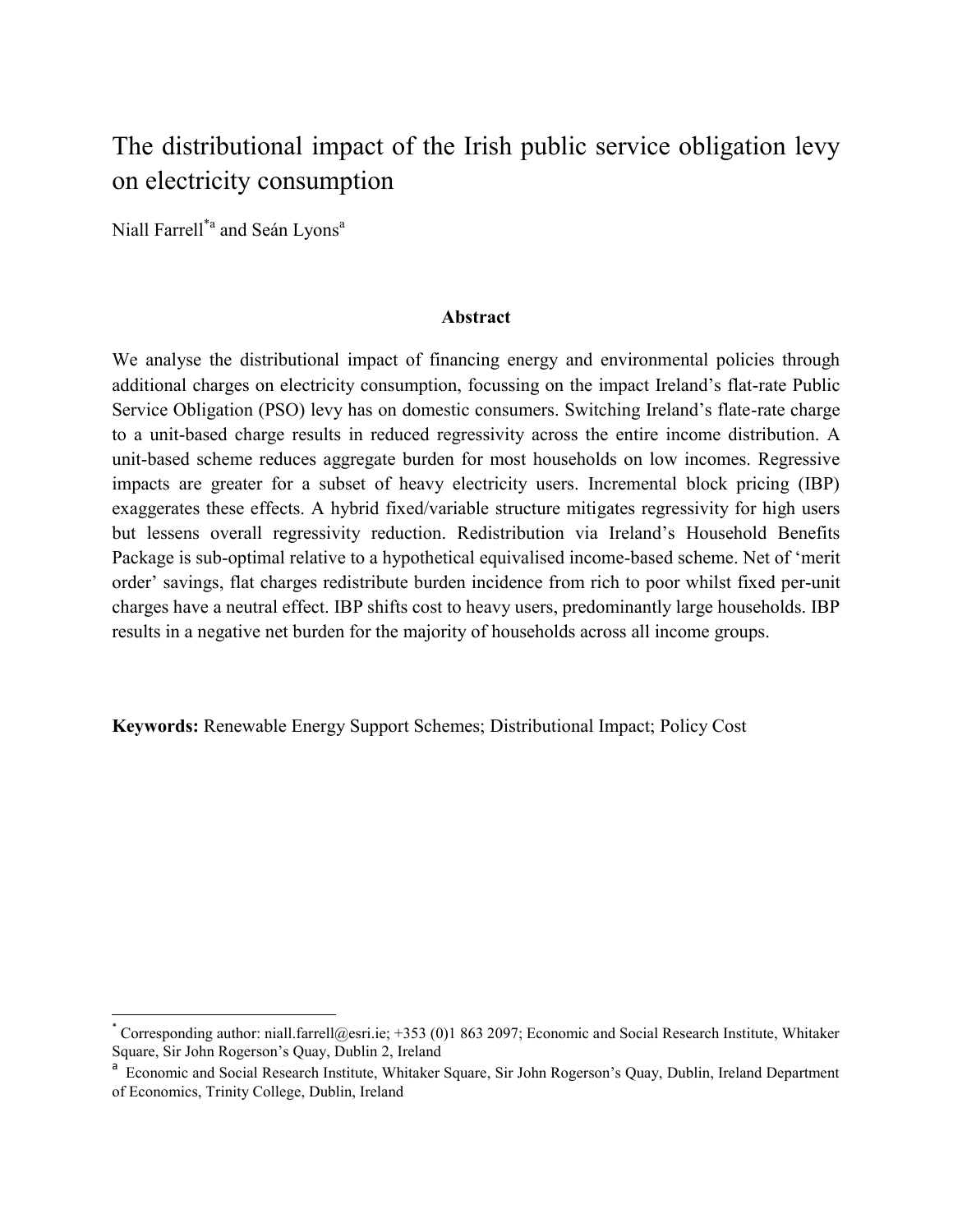## **1. Introduction**

l

Achieving energy and environmental policy goals through renewables deployment changes the composition of the electricity price. First, public subsidy is often required (Doherty and O'Malley, 2011; Krozer, 2013). Ireland, like many other countries, finances these subsidies through a Public Service Obligation (PSO) levy on electricity consumption. Subsidising renewables with zero marginal cost, such as wind, may also affect electricity prices. As wind generation has zero marginal cost, and as wholesale electricity prices are determined by marginal cost, the resultant displacement of conventional generation may cause wholesale prices to fall (Sensfuß *et al.*, 2008). Clifford and Clancy (2011) have found that in Ireland to date, these counteracting effects cancel each other out and give a net impact close to zero.

While rising wind power penetration may or may not affect the total cost of electricity, a compositional change is undoubtedly taking place. As more wind power enters the generation mix, a greater share of each consumer's electricity bill is made up of the PSO charge as opposed to the energy cost. To the extent that suppliers pass on savings in the wholesale market to consumers, the per-unit cost of electricity for each consumer will decrease. However, the subsidy required may increase and the means by which this cost is recovered from each consumer then becomes more important. If, as is the case in Ireland, the PSO is recovered using a flat-rate charge, over time a greater proportion of each consumer's electricity bill is composed of a fixed charge as opposed to a variable unit-based charge. Such a fixed charge will tend to comprise a larger share of a poorer consumer's budget than a wealthier consumer's budget. The extent of regressivity may be varied using alternative payment schemes and redistributive measures.

The distributional impact of energy and environmental policy is of particular relevance following recent Irish policy changes. Budget 2013 (Department of Social Protection, 2013) changed the free electricity allowance available under the 'Household Benefits Package' (HBP). Beneficiaries now receive a fixed monetary allowance instead of a fixed unitary allowance, whereas previously fixed charges such as the PSO were covered by the benefit regardless of their cost. This change has been

Abbreviations: DCENR: Department of Communications, Energy and Natural Resources; DSP: Department of Social Protection; FiT: Feed-in Tariff; HBP: Household Benefits Package; HBS: Household Budget Survey; IBP: Incremental Block Pricing; kWh: Kilowatt Hour; MW: Megawatt; REFIT: Renewable Energy Feed-in Tariff; PSO: Public Service Obligation (levy); SEM: Single Electricity Market.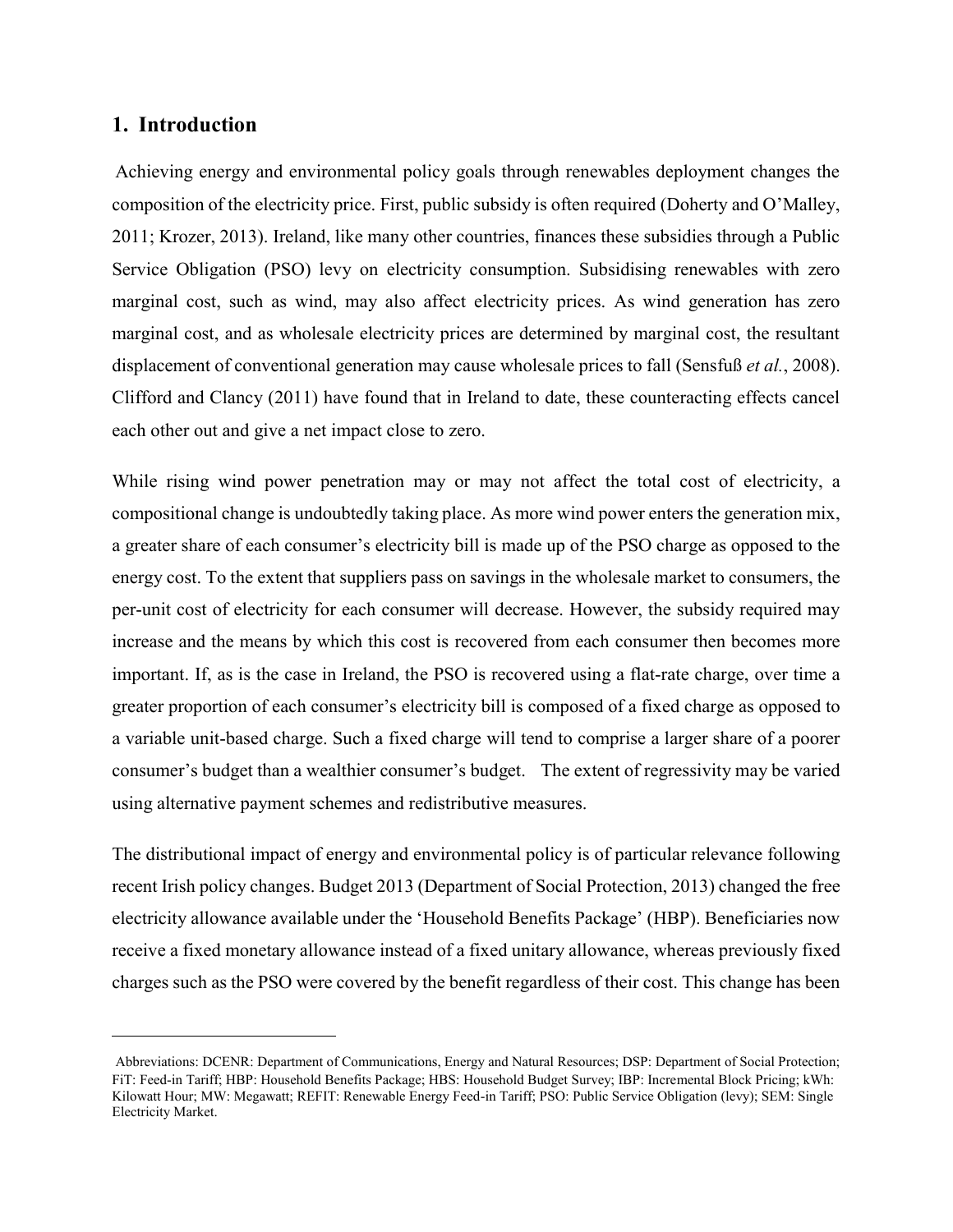motivated on the grounds of encouraging competition (Department of Social Protection, 2013), as beneficiaries now have an incentive to source electricity at least cost. However, it also means that HBP beneficiaries are now exposed to changes in the PSO levy.

The magnitude of the Irish PSO and similar charges elsewhere may be relatively small at the moment, but they are subject to potential increase in the future. To meet Ireland's 40% renewables target in 2020, Devitt and Malaguzzi Valeri (2011) find that Renewable Energy Feed-in Tariff (REFIT) subsidies alone will grow and may comprise up to 6.8-17.2% of the gross wholesale price, should high renewable energy penetration prevail. This does not include further subsidies covered by the Irish PSO, which include peat, the Alternative Energy Requirement (AER) scheme and security of supply measures. This trend indicates that the PSO levy will comprise an increasing and non-trivial portion of future electricity expenditure and thus the way that PSO costs are recovered will become increasingly important as renewables deployment progresses. Indeed, this is also a relevant topic in other jurisdictions; for example, the equivalent German mechanism, the EEG surcharge, made up approximately 18% of household electricity cost in 2013 (Bryant, 2013; DW, 2013; Eurostat, 2014; Loreck *et al*., 2012). This grew by around 20% for 2014 (BEE, 2013; Patel, 2013).

This paper analyses the incidence of current and potential alternative PSO levy structures, both in terms of the cost alone and the cost net of electricity price reductions. Analysing cost incidence alone informs policymakers as to the distributional impact of renewables subsidies and alternate policies covered by the Irish PSO (see CER, 2013), such as subsidies for peat generation. Indeed, it is due to peat subsidies that the Irish PSO has already risen in recent years (see, for example, CER, 2009, 2013). Examining both price and PSO cost effects addresses a gap in the literature as analyses have either focussed on aggregate net impacts (e.g. Clifford and Clancy, 2011; Devitt and Malaguzzi Valeri, 2011) or concentrated on the equity of cost distribution alone (Chawla and Pollitt, 2013; Neuhoff *et al.*, 2013). Identifying the distributional impact of these changes is especially important from an Irish policy context as the incidence of cost differs from the incidence of potential price reductions under the current levy structure. Chawla and Pollitt (2013) advocate greater debate on distributional impacts of different levy payment structures discussing both costs alone and impacts net of benefits received in return. This paper follows that suggestion by considering the equitable implications of various flat-rate and unit-based alternatives. This paper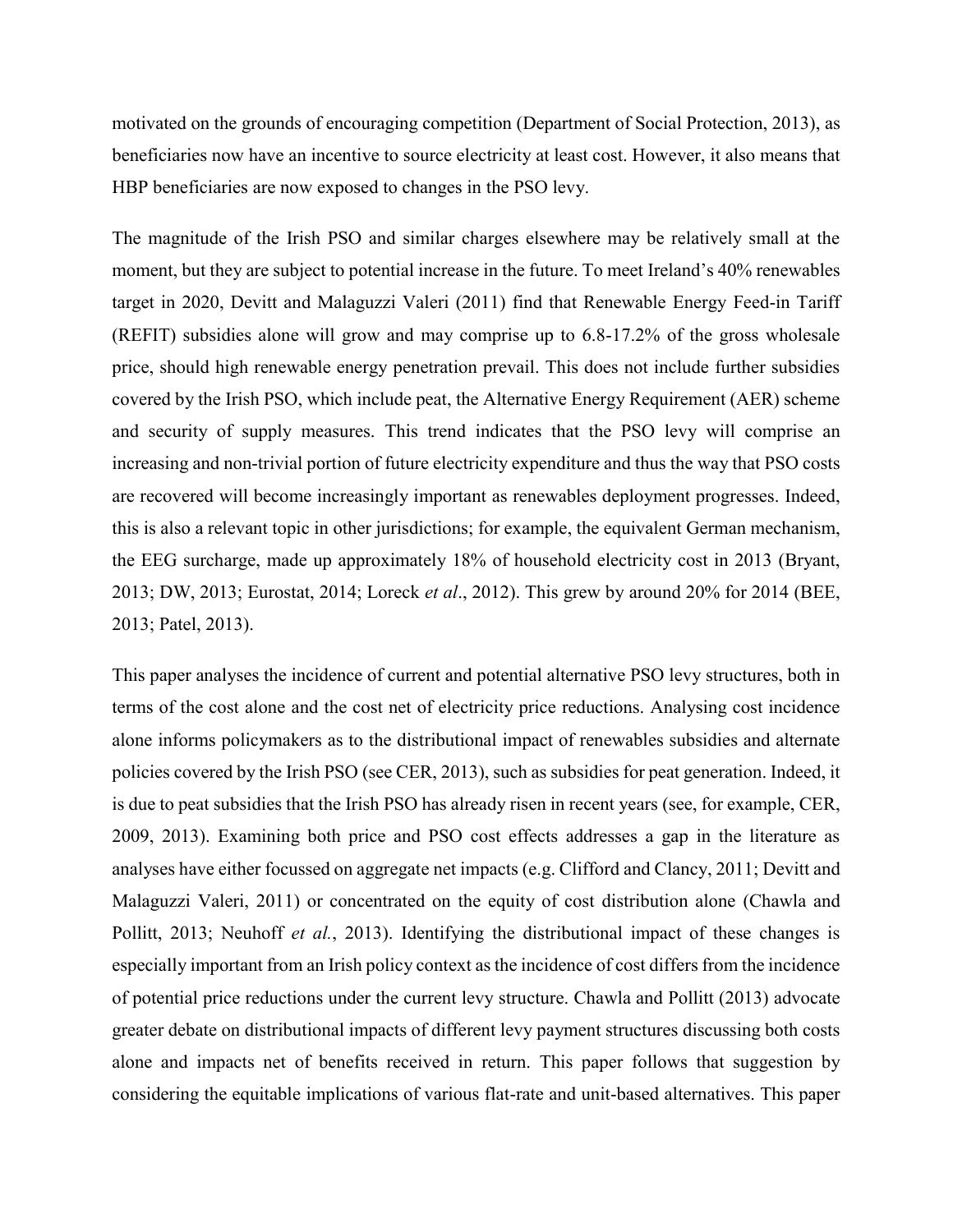extends that field further to assess the impact net of wholesale price reductions, alongside the effect of social transfers and their design in reducing some of the negative factors associated with energy and environmental policy.

In carrying out these goals, this paper is structured as follows. Section 2 reviews the literature to date. The methodology is presented in Sections 3 whilst data and key descriptive statistics are presented in Section 4. Section 5 presents an analysis of cost incidence, Section 6 analyses redistributive measures, whilst Section 7 analyses changes in cost net of reductions in price. Section 8 offers some concluding comments.

#### **2. Motivation and Literature**

Much of the literature analysing the social implications of energy and environmental policy has focussed on aggregate impacts. Devitt and Malaguzzi Valeri (2011) quantify the aggregate Irish subsidy required to meet a number of renewables deployment and energy price scenarios. Clifford and Clancy (2011) carry out a similar analysis but focus on the cost of deployment for 2011. They find that the addition of wind caused the gross cost of electricity in the Irish republic to fall by approximately  $\epsilon$ 74 million with aggregate subsidies approximating  $\epsilon$ 50 million. Increased constraint costs approximate the difference between reduced wholesale and increased subsidy costs. Overall, Clifford and Clancy (2011) find that the reduced market costs of electricity in Ireland in 2011, net of incurred constraint costs, were roughly equal to the aggregate cost of wind subsidy. Whether this balance will prevail in the future is uncertain. Devitt and Malaguzzi Valeri (2011) illustrate that the net impact on electricity cost is dependent on the fuel scenario assumed.

These aggregate impacts have not been explicitly disaggregated to the household level in the literature to date, although elements of these and similar payments have been assessed in isolation. Chawla and Pollitt (2013) analyse the distribution of cost to support energy efficiency and environmental policies in the UK. They find that the proportional cost has risen in recent years, with a disproportional burden on low-income households. Neuhoff *et al.* (2013) analyse the distributional impact of the German energy transition at the household level and consider the effect that a number of policy options may have on mitigating the regressivity of resultant impacts. Grösche and Schröder (2011) consider the distributional impact of Germany's equivalent levy, the EEG surcharge, on income inequality net of solar PV ownership, finding that inequality rises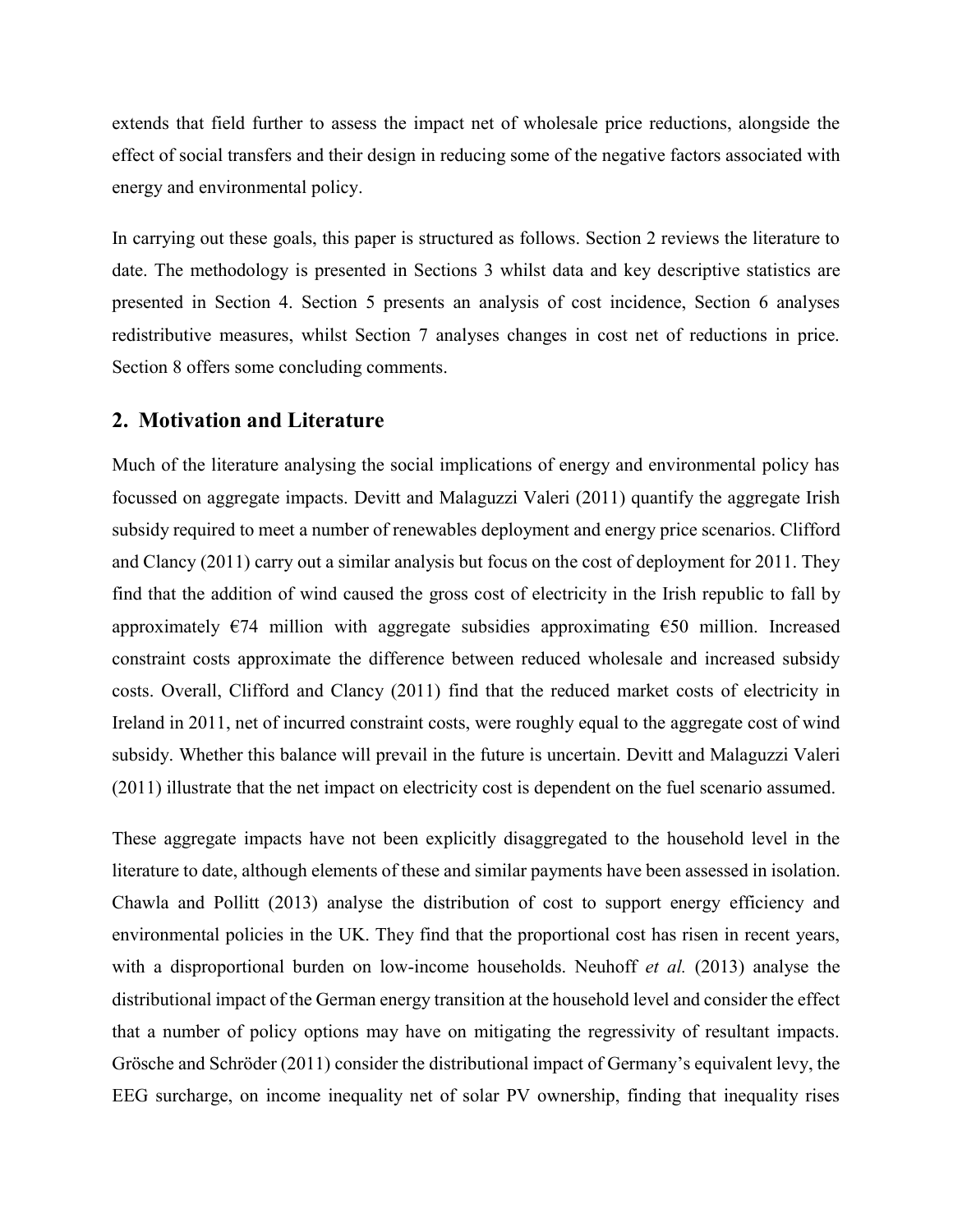marginally and the scheme is mildly regressive. Verde and Pazienza (2013) analyse the distribution of the Italian equivalent of the Irish PSO, the A3 surcharge, and suggest that financing this policy through a carbon tax would be less regressive. Although focussing on charging schemes for general energy consumption as opposed to particular levies, Borenstein (2012) and Borenstein and Davis (2012) analyse the distributional impact and deadweight loss of different electricity and gas pricing structures.

This review shows that existing literature has either focussed on aggregate impacts (e.g. Devitt and Malaguzzi Valeri, 2011; Clifford and Clancy, 2011) or has concentrated on the equity of cost distribution alone. Grösche and Schröder (2011) provide the closest contribution to this paper by analysing the net redistributive effect of solar PV subsidy. They take into account changes to household income as a result of private ownership but do not consider any 'merit order' effect on wholesale prices. Studies such as that of Neuhoff *et al.* (2013), Chawla and Pollitt (2013) and Verde and Pazienza (2013) have contributed towards the distributional understanding of German and UK energy policies. This paper adds to these contributions by analysing the distributional effect of existing Irish policy, whilst also giving insight into alternative levy structures. Thus, this paper builds on the suggestion for further debate on the design of energy and environmental policy as advocated by Chawla and Pollitt (2013). The distributional impact of social transfers is also analysed in this paper. This analysis draws on Neuhoff *et al.* (2013) in that past and prospective alternative options are considered. This paper further contributes a discussion of options previously employed in an Irish context and explicit attention is paid to equity of impact across the entire income distribution.

It should be noted that enacting an environmental levy such as Ireland's PSO requires an appropriate legal framework. We understand that one reason for Ireland choosing a flat-rate PSO levy structure was to comply with EU stipulations stating that levies tied to consumption, where the benefit is granted to national production only, should not be imposed on imported producers. However, we do not consider that these requirements necessarily rule out a shift to a structure that includes a consumption-based component. Such a measure might be deemed acceptable if justified appropriately, as in the case of Norway (EU, 2008), or alternate measures may be put in place to ensure imports are not discriminated against.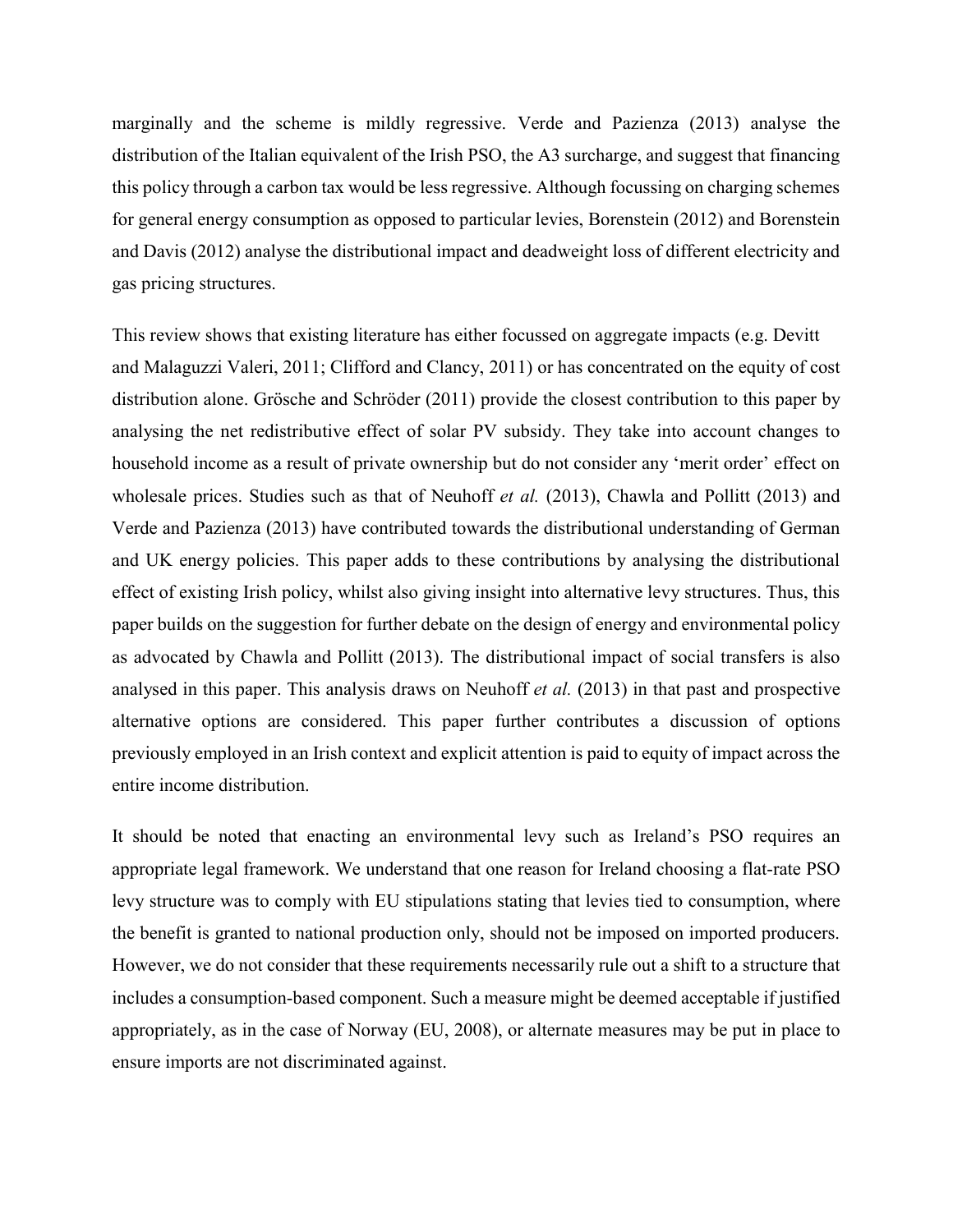## **3. Methodology**

l

To carry out the analysis of this paper, we calculate the aggregate PSO cost and disaggregate this cost to the household level in the presence of different PSO levy designs and social transfer mechanisms. This is carried out by first calculating the household-level cost for the current policy, and redistributing this total revenue for our sample population according to each alternate levy design. Second, we must calculate the total wholesale price reduction and disaggregate this according to each unit consumed. These costs and savings are then simulated across a representative dataset to analyse the incidence relative to income. Each step will now be outlined in greater detail.

## *3.1. PSO Cost: Existing Flat-Rate Levy*

The single cost scenario of Clifford and Clancy (2011) is chosen and deemed sufficient for this analysis, given the emphasis on the distributional impact. This represents a wind installation and energy price scenario similar to that which existed in Ireland in 2011.

Table 1 shows how aggregate costs calculated by Clifford and Clancy (2011) are disaggregated to weekly household cost. In Ireland, electricity users are classified as either domestic, small commercial, or medium/large consumers. Total wind subsidies are calculated by the Commission for Energy Regulation (CER) and delineated amongst each consumer category according to the percentage of individual peak (CER, 2009). For the 2009/2010 operating period, domestic customers comprised 43% of total individual peaks  $(CER, 2009)^1$ . Thus, household-level charges are calculated by apportioning 43% of the total wind subsidy requirement quoted in table 1 amongst the 2,029,956 domestic customers quoted by (CER, 2009). in their calculations. This calculates annual flat-rate PSO incidence per household, and is multiplied by  $\frac{7}{365}$  to get a weekly rate.

<sup>&</sup>lt;sup>1</sup> This proportion appears to be fairly stable, as domestic consumption comprised 41% of the 2013/2014 calculation (CER, 2013), 43% of the 2012/2013 calculation (CER, 2012b); 44% of the 2011/2012 calculation (CER, 2011a), 43% of the 2010/2011 calculation (CER, 2010a), and 41% of the 2008/2009 calculation (CER, 2008).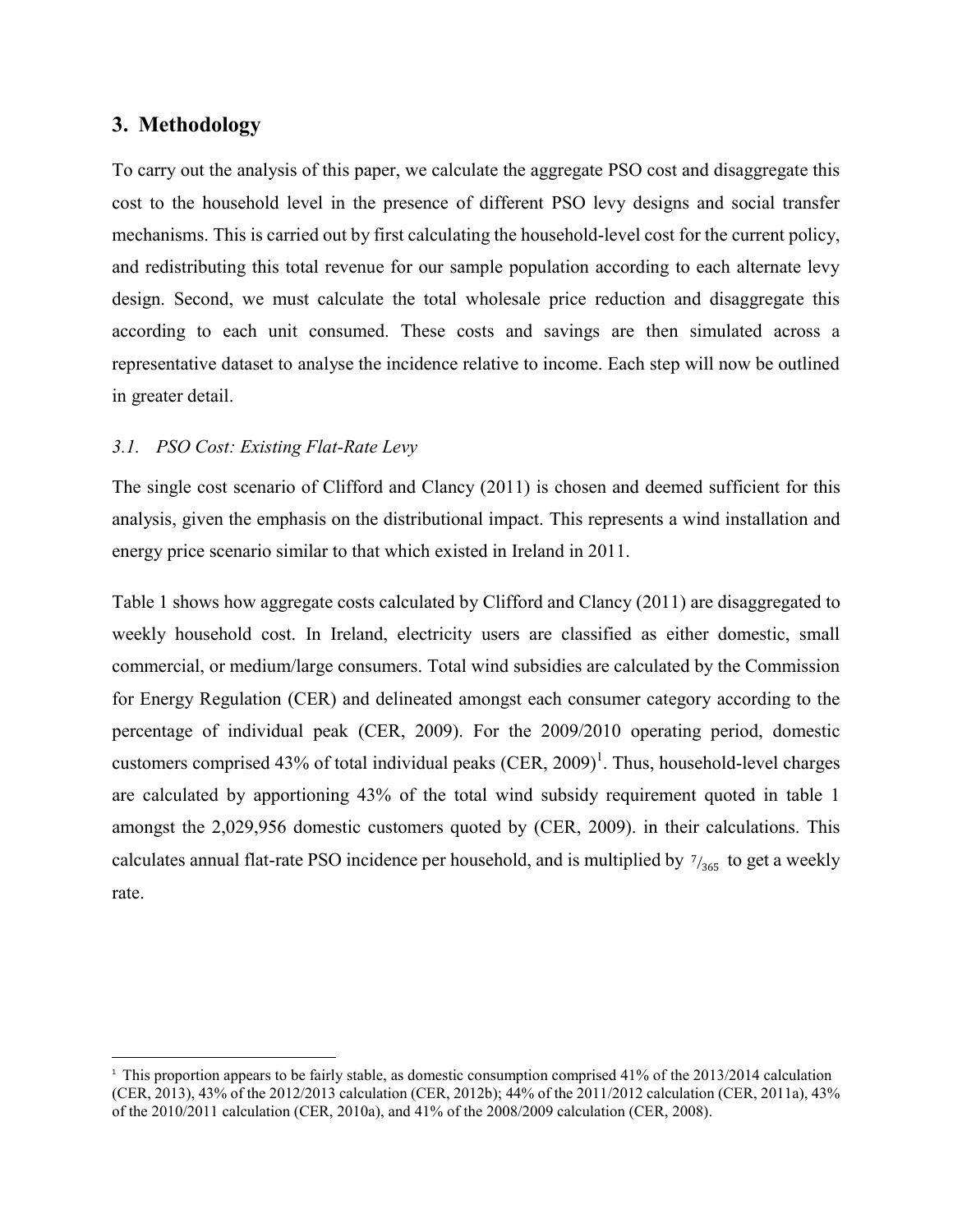| Parameter                                       | Value $(\epsilon)$ |
|-------------------------------------------------|--------------------|
| Aggregate REFIT requirement                     | 50,000,000         |
| Domestic proportion                             | 21,500,000         |
| Annual REFIT PSO cost per household             | 10.591             |
| Weekly REFIT PSO cost per household (flat rate) | 0.2031             |

**Table 1: Wind subsidy portion of PSO cost per household: flat-rate levy** 

## *3.2. Alternate Pricing Structures*

The total revenue raised from the HBS sample using a flat-rate charge is calculated and alternate levy structures are designed such that the same amount of total revenue is raised. The two alternatives considered are a fixed per-unit payment and an Incremental Block Pricing (IBP) scheme. For a fixed per-unit scheme, household-level PSO cost is determined by the number of units of electricity consumed multiplied by a per-unit price. This price is calculated by dividing the total HBS PSO requirement by all units consumed in the HBS sample. This cost per unit is 0.0019788/kWh.

IBP presents consumers with a per-unit schedule of prices grouped into 3 'blocks'. The first price is applicable to units consumed until threshold 1; the second price for units consumed between thresholds 1 and 2; and the third price for all units in excess of threshold 2. This analysis chooses thresholds of usage at the 25th quantile (51.358kWh) and 75th quantile (128.8kWh). The IBP system is structured such that the third price block is 3 times that of the initial block, with the second price chosen such that the sum of PSO revenue is equal to that for the fixed and per-unit levy designs. Thus, price 1 is 0.001289426/kWh, price 2 is 0.0018062/kWh and price 3 is 0.003868278/kWh.

The final pricing structure is a hybrid design, where a flat rate is charged alongside a per-unit rate. Such a structure may be preferred in order to retain the certainty of remuneration associated with a flat rate whilst also retaining elements of progressivity associated with a per-unit rate. The portion of total cost which is recovered via a per-unit and flat-rate levy may be one of many combinations. For simplicity, we analyse a single scenario where 50% of total cost is recovered via the flat-rate portion and 50% via the per-unit portion. This gives enough insight to gauge the impact of alternate proportions in a hybrid levy design.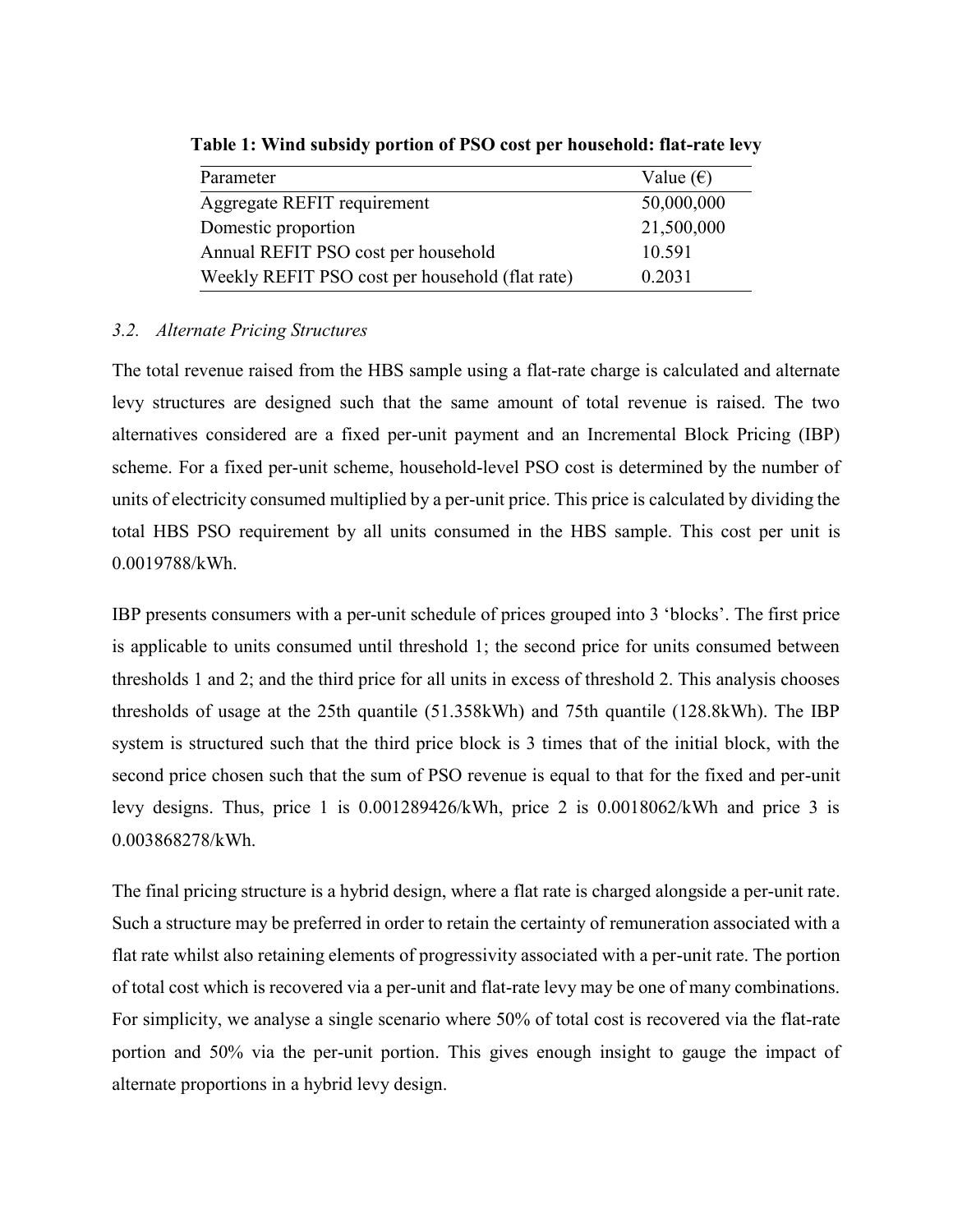#### *3.3. Social Transfer*

The effectiveness of social transfers in reducing regressivity are assessed in this paper. First, we assess the Irish Household Benefits Package (HBP). The HBP is a package of three allowances that help those on low incomes with household costs. One element of this package is the free electricity allowance. Budget 2013 restructured this allowance from a unitary allowance, alongside all fixed charges and PSO levies, to a monetary-based charge (Department of Social Protection, 2013). The electricity allowance during 2013 and 2014 was a cash allowance of  $\epsilon$ 35 per month towards electricity usage from which the PSO levy and other fixed charges must be paid. As a result of this new HBP structure, changes in the PSO levy will now affect the budget constraint of low-income households. As the purpose of the HBP is to aid vulnerable households, we analyse the distributional impact and aggregate cost of social transfer via the HBP mechanism and, in doing so, provide insight into the distributional impact of the Budget 2013 change and potential impact should PSO coverage be reintroduced. An alternative social transfer based on equivalised disposable income is also analysed as a hypothetical benchmark.

#### *3.4. Wholesale Price reductions*

Renewables such as wind generate electricity at zero marginal cost. This has a depressing effect on wholesale electricity prices (Sensfuß *et al.*, 2008). We analyse the distribution of this effect, assuming that reductions in wholesale prices are passed on entirely to consumers through per-unit retail price reductions. A well-functioning market may result in such cost pass-through (Von der Fehr and Hansen, 2010). However, there is little empirical evidence analysing such cost pass-through in an Irish context. International empirical evidence suggests that suppliers may pass price reductions to consumers but are more inclined to pass price increases (Mirza and Bergland, 2012). As such, effects reported net of price reductions should be interpreted as an upper bound on the potential effect.

Disaggregating the reduction in wholesale price calculated by Clifford and Clancy (2011) according to actual population electricity usage will differ from a calculation using the HBS sample population of electricity usage. This is due to differences between the sampled and actual population. In order for internal consistency within the sample, the sum total of household-level PSO cost for the HBS population, calculated using the methodology above, is taken as equal to the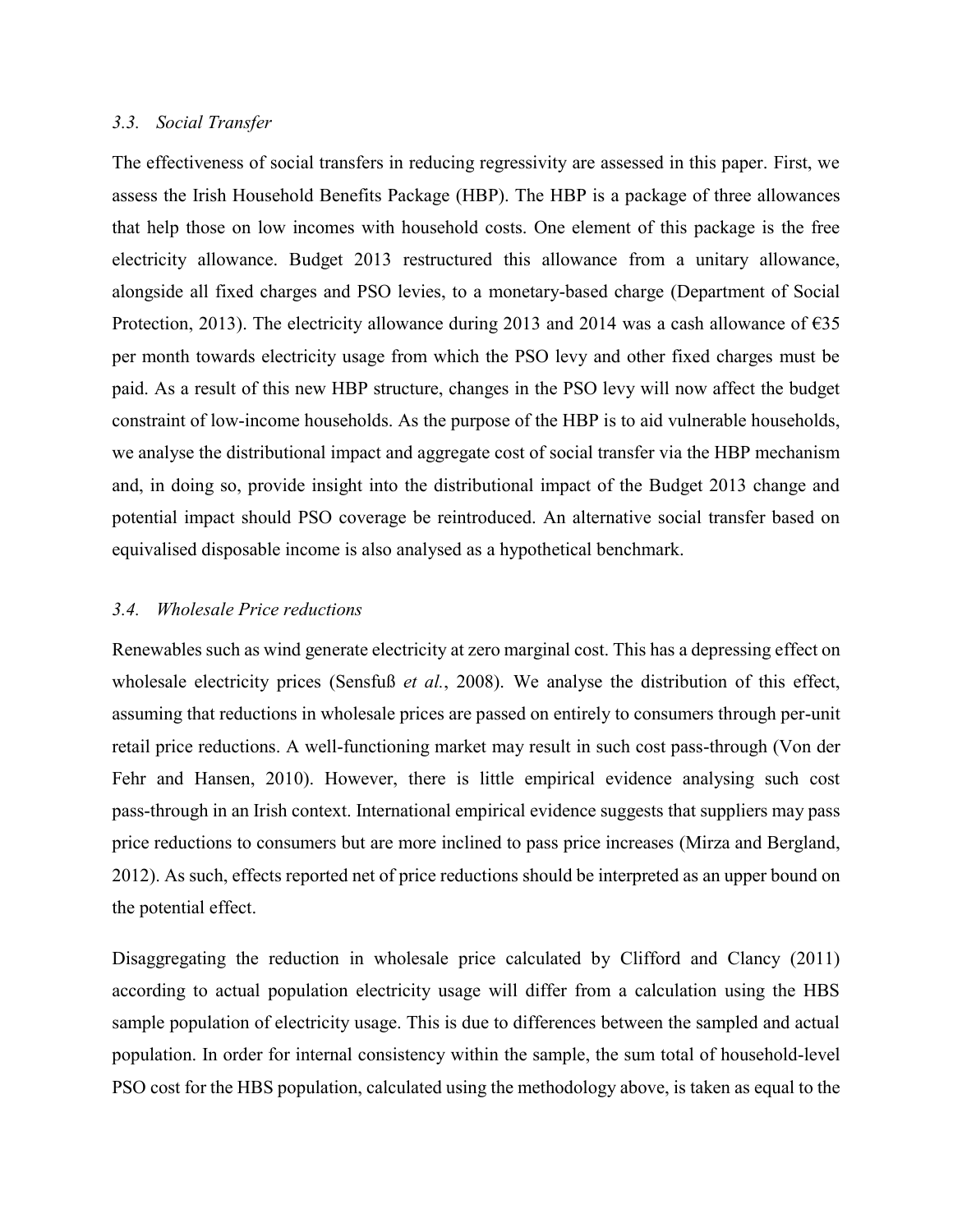sum total of per-unit electricity cost savings for the HBS population. This is then apportioned equally amongst all electricity units consumed by the HBS population. The total per-unit cost reduction is shown in Table 2.

| Parameter                                        | Value          |
|--------------------------------------------------|----------------|
| Total REFIT Cost $(\epsilon)$                    | 296,807.1      |
| Total Electricity consumed (kWh)                 | 149,991,312    |
| Electricity price reduction per kWh $(\epsilon)$ | 0.0019788      |
| $\mathbf{r}$ $\mathbf{r}$ $\mathbf{r}$<br>T T R  | $\mathbf{I}$ . |

**Table 2: Electricity price reduction due to Wind** 

*Note: Figures based on HBS population* 

## **4. Data and Descriptive Statistics**

The anonymised 2009/2010 Household Budget Survey (HBS) (Central Statistics Office, 2012) provides the platform for this analysis. The HBS details household-level socio-economic characteristics, income and itemised weekly expenditures which specify the cost of total electricity consumed. From these data, quantities of electricity per household may be derived using standing charges and prices paid during the survey period of  $2009/2010^2$  (CER,  $2010b$ ,  $2011b$ ).

Table 3 shows the distribution of household variables associated with electricity usage by equivalised income<sup>3</sup> quintile (corresponding deciles are given in brackets). Electricity use peaks for quintiles 3-4 (deciles 5-8). If we split quintile 1 usage by decile, decile 1 has a median level of electricity use greater than other low income deciles 2-4. Table 3 shows that the first quintile has a relatively high proportion of unemployed, students and retired individuals. In terms of household size, quintiles 1 and 5 have a higher proportion of small households, whilst quintiles 2-4 have a higher proportion of larger households.

<sup>&</sup>lt;sup>2</sup> It should be noted that during this period, ESB Customer Supply, Bord Gais and Airtricity operated in the retail electricity market for domestic consumers. The vast majority of customers (80% in Q4 2009, falling to 68% at end Q3 2010) were served by ESB Customer Supply (CER, 2010b, CER, 2011b). The HBS does not contain data on supplier or billing structure faced by each household. Given the dominance of ESB Customer Supply during this period, it is assumed that each consumer is an ESB customer. Further, customers may choose either a standard tariff or a dual 'nightsaver' tariff. As customers on the nightsaver tariff comprise only c.11.4% of all residential ESB customers, it is assumed that all households are on the standard tariff (CER, 2012a). Given the low number of users on alternate tariff structures and the modest difference in pricing (see ESB, 2009), the calculated difference in units consumed is assumed to be negligible. Thus, the standing charge for this tariff (ESB, 2009) is deducted from the gross expenditure on electricity, and the remainder is divided by the unitary cost to calculate the units of electricity consumed.

<sup>&</sup>lt;sup>3</sup> Household incomes are adjusted by household size to reflect economies of scale inherent in larger households. The "OECD-modified scale" is used, which is the favoured scale of the OECD and Eurostat. When weighting household income, this scale assigns a value of 1 to the household head, 0.5 to each additional adult member and 0.3 to each child.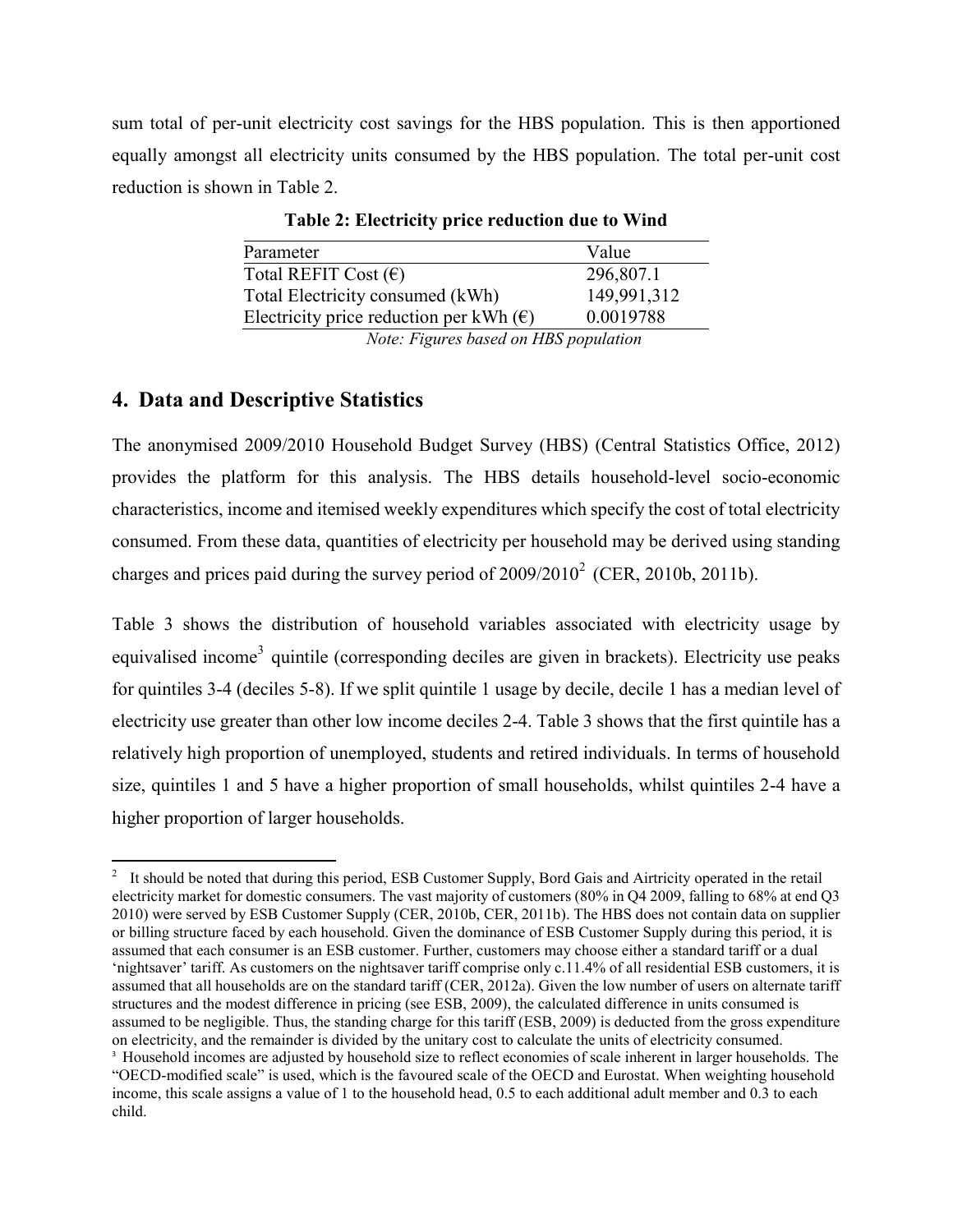| Quintile                              | $\mathbf{1}$ | $\overline{2}$ | $\overline{3}$ | $\overline{4}$ | $\overline{5}$ |
|---------------------------------------|--------------|----------------|----------------|----------------|----------------|
| Decile                                | (1 & 2)      | (3 & 4)        | (5 & 6)        | (7 & 8)        | (9 & 10)       |
| Socioeconomic group                   |              |                |                |                |                |
| Professional                          | 9.4%         | 12.2%          | 23.3%          | 40.5%          | 66.3%          |
| Non-manual                            | 12.3%        | 14.8%          | 24.7%          | 19.7%          | 15.5%          |
| Manual skilled and semi-skilled       | 12.7%        | 22.0%          | 21.9%          | 18.2%          | 8.1%           |
| Unskilled and agri workers            | 6.6%         | 9.8%           | 8.7%           | 8.6%           | 4.1%           |
| Own account workers and farmers       | 11.3%        | 16.8%          | 11.4%          | 10.2%          | 4.5%           |
| Other employed and unknown            | 47.7%        | 24.3%          | 10.0%          | 2.6%           | 1.6%           |
| <b>Total</b>                          | 100%         | 100%           | 100%           | 100%           | 100%           |
| <b>Employment status</b>              |              |                |                |                |                |
| Full time                             | 10.2%        | 17.9%          | 44.1%          | 66.3%          | 81.8%          |
| Part time                             | 5.8%         | 9.7%           | 17.1%          | 11.3%          | 6.8%           |
| Unemployed                            | 22.9%        | 19.6%          | 9.7%           | 3.9%           | 0.6%           |
| Retired                               | 16.2%        | 21.5%          | 14.7%          | 11.5%          | 8.5%           |
| Student                               | 10.7%        | 4.9%           | 2.0%           | 1.1%           | 0.4%           |
| Other                                 | 34.1%        | 26.3%          | 12.4%          | 5.9%           | 1.9%           |
| <b>Total</b>                          | 100%         | 100%           | 100%           | 100%           | 100%           |
| No. Inhabitants                       |              |                |                |                |                |
| $1$ to $2$                            | 63.7%        | 50.2%          | 43.4%          | 43.8%          | 55.9%          |
| $3$ to 4                              | 24.4%        | 33.0%          | 39.9%          | 42.3%          | 35.4%          |
| $5$ to $6$                            | 10.2%        | 13.7%          | 14.1%          | 13.3%          | 8.7%           |
| $7+$                                  | 1.7%         | 3.2%           | 2.6%           | 0.6%           | $0.1\%$        |
| <b>Total</b>                          | 100%         | 100%           | 100%           | 100%           | 100%           |
| Median disposable income $(\epsilon)$ | 207.78       | 293.97         | 405.2          | 585.45         | 905.87         |
| Median electricity use (kWh)          | 78.29        | 81.70          | 92.13          | 96.98          | 88.84          |

**Table 3: Socioeconomic characteristics as proportion of income group total** 

Note: Median electricity use for decile 1 is 90.53kWh and 61.98kWh for decile 2.

## **5. Results**

#### *5.1. Distributional Incidence of Cost*

Cost incidence by income group is measured relative to income. Household 'burden' is assessed by analysing PSO cost as a proportion of household income. To display this incidence, two metrics are used. First, decile burden is analysed in terms of the decile sum of each household's proportional cost ( *hh hh*  $\sum_{hh} \frac{cost_{hh}}{income_{hh}}$ ). Second, the range of this burden is analysed using boxpot

diagrams to give further insight into household-level proportional cost at key intervals within each income group.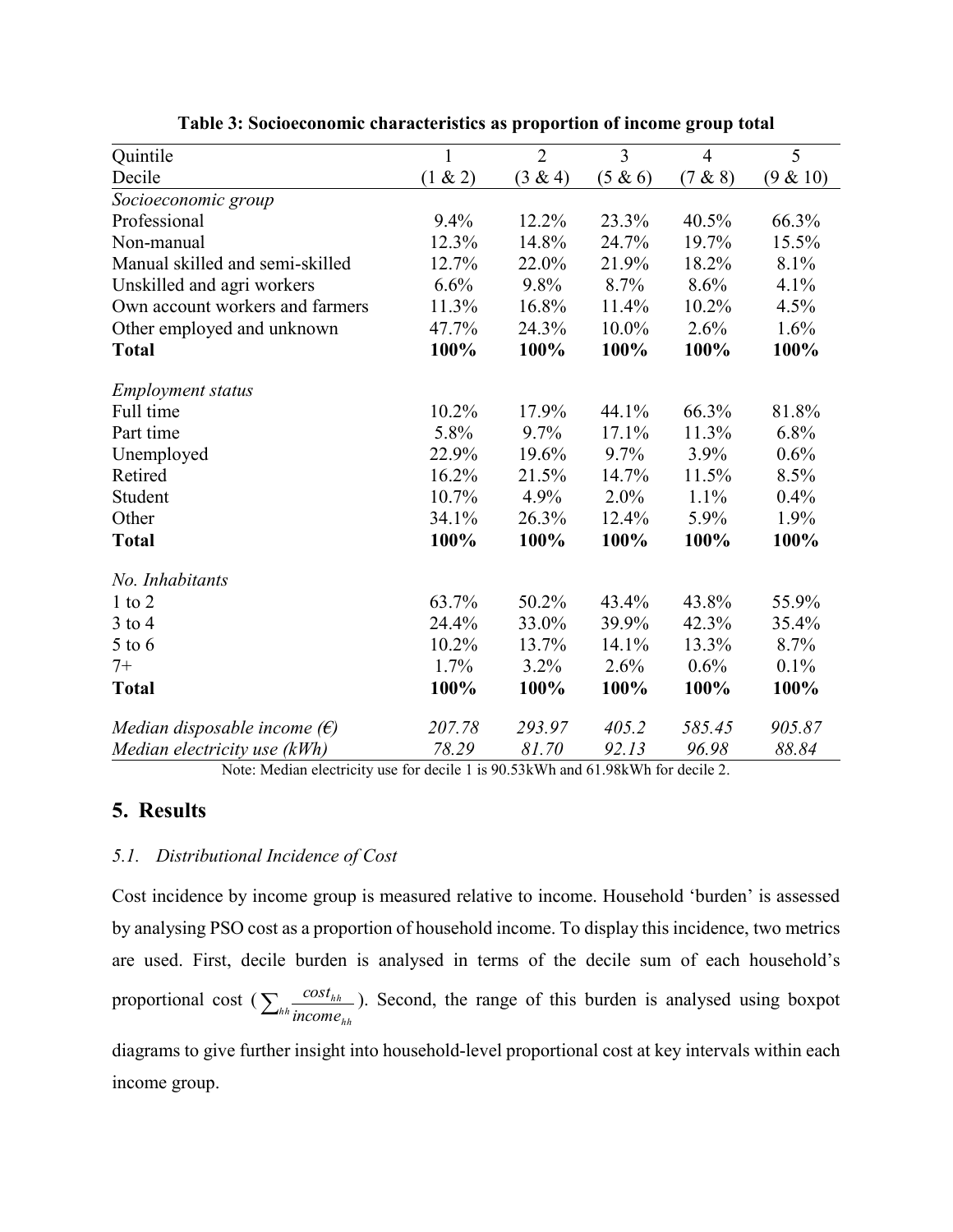Figure 1 shows that the 'burden', or impact relative to income. Switching to a fixed per-unit levy increases burden by 1-2% for deciles 4-5, 4-5% for deciles 9-10, whilst deciles 6-8 have an increase of around 6.5-8%. The proportional burden falls by 25% and 18% for deciles 1 and 2 respectively. Despite these changes, absolute decile burden for decile 1 is 9.34 times the average rate for deciles 5-10. Deciles 2 and 3 benefit from a per-unit levy to the extent that the burden for these deciles is brought to a similar magnitude to that of decile 4. Relative to a fixed per-unit levy, first decile proportional incidence falls by 13.5% for an IBP levy. Proportional incidence rises modestly for decile 2. This is due to the presence of a number of outliers who drive the aggregate total for this decile. This is discussed in more detail in Section 5.2. In absolute terms, proportional incidence is of similar magnitude for all policy choices for deciles 6-10. This is due to the rising income levels resulting in proportional incidence being less sensitive to change.



**Figure 1: 'Burden' by income decile**

For a more complete understanding, Figure 2 shows that there is a wide range of incidence amongst households within each decile. For the flat rate levy, this range is driven by the distribution of household income alone. Variations in income and electricity use drive incidence for unit-based charges. This results in a wider range of incidence for the fixed per-unit charge. The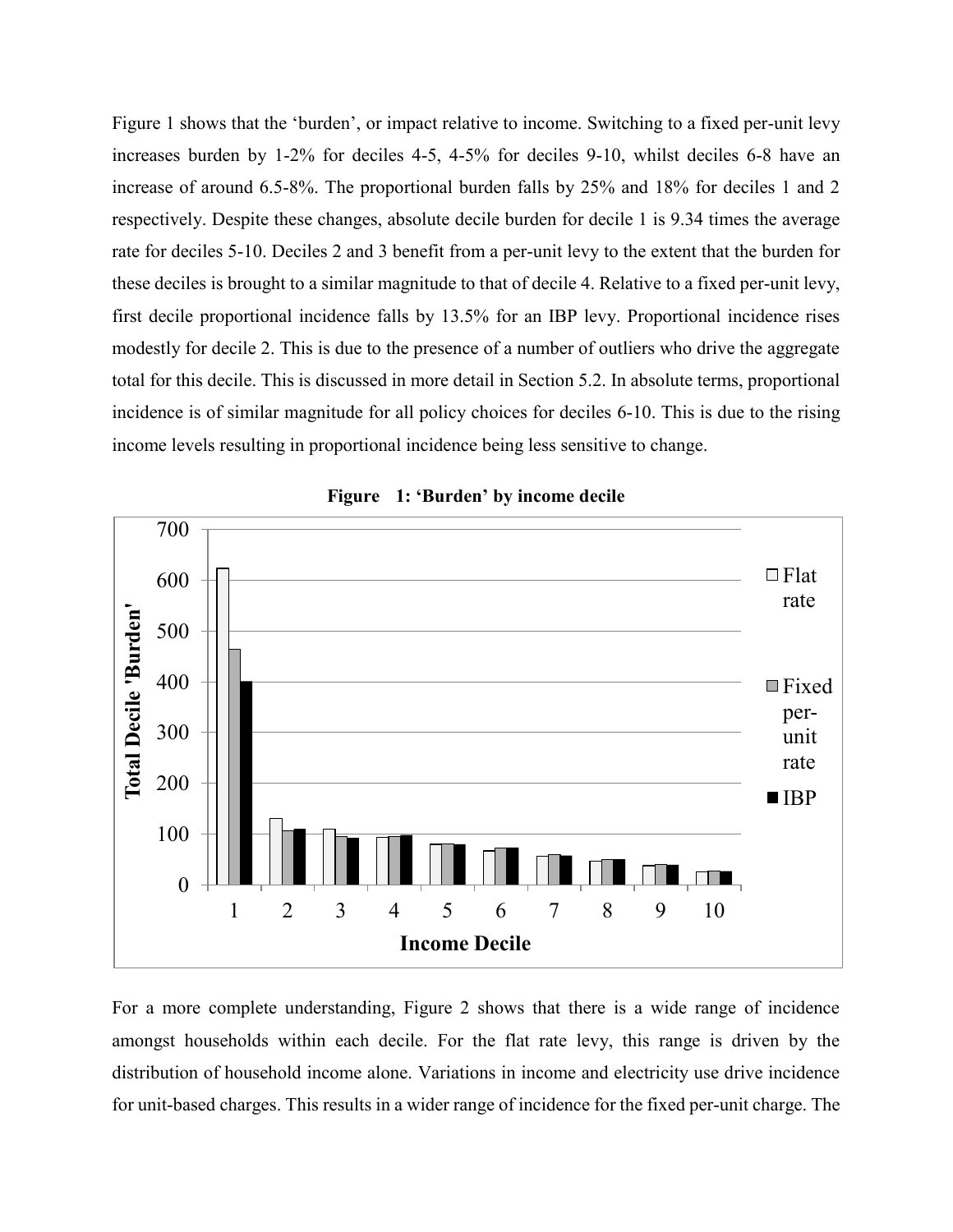range of incidence for an IBP regime is of a similar magnitude to that outlined for the fixed per-unit levy, however there is a lower interquartile range and higher upper tails for an IBP levy. The increase in burden observed in Figure 1 for decile 2 is less apparent here, as those households are in the 95th-99th percentile of incidence. Overall, fixed per unit and IBP levies reduce the incidence for the majority of consumers, with 59% and 72.6% of all households benefitting respectively. This is achieved by shifting the burden of cost to heavy users, with heavy users more negatively affected under an IBP regime. The usage threshold at which a change to a unit-based policy turns into a cost is 102.6kWh and 126kWh for fixed and IBP policies respectively.

The first decile shows a wide range of incidence under unit-based regimes. This is due to the low absolute level of income resulting in a relatively higher range of within-decile incidence. Median values for flat and fixed per unit rates are approximately the same. The interquartile range of incidence is much wider under a per-unit scheme, with a greater proportion of individuals incurring both a greater and lower level of incidence. The tails of the distribution are wider also, especially in relation to households who incur a high level of incidence. IBP regimes reduce the impact on the interquartile range but exaggerate the tails, following the pattern from other deciles. Interpreted in the context of figure 1, it may be deduced that the numbers who benefit within decile 1 outweigh those who lose out. However, there is a considerable number of households within the first decile who incur a large proportional burden. Conversely, decile 2 does not show such a range of incidence, suggesting that outliers are influencing the increase in burden observed in Figure 1. To further inform policy, these factors will be explored in greater detail in the following section.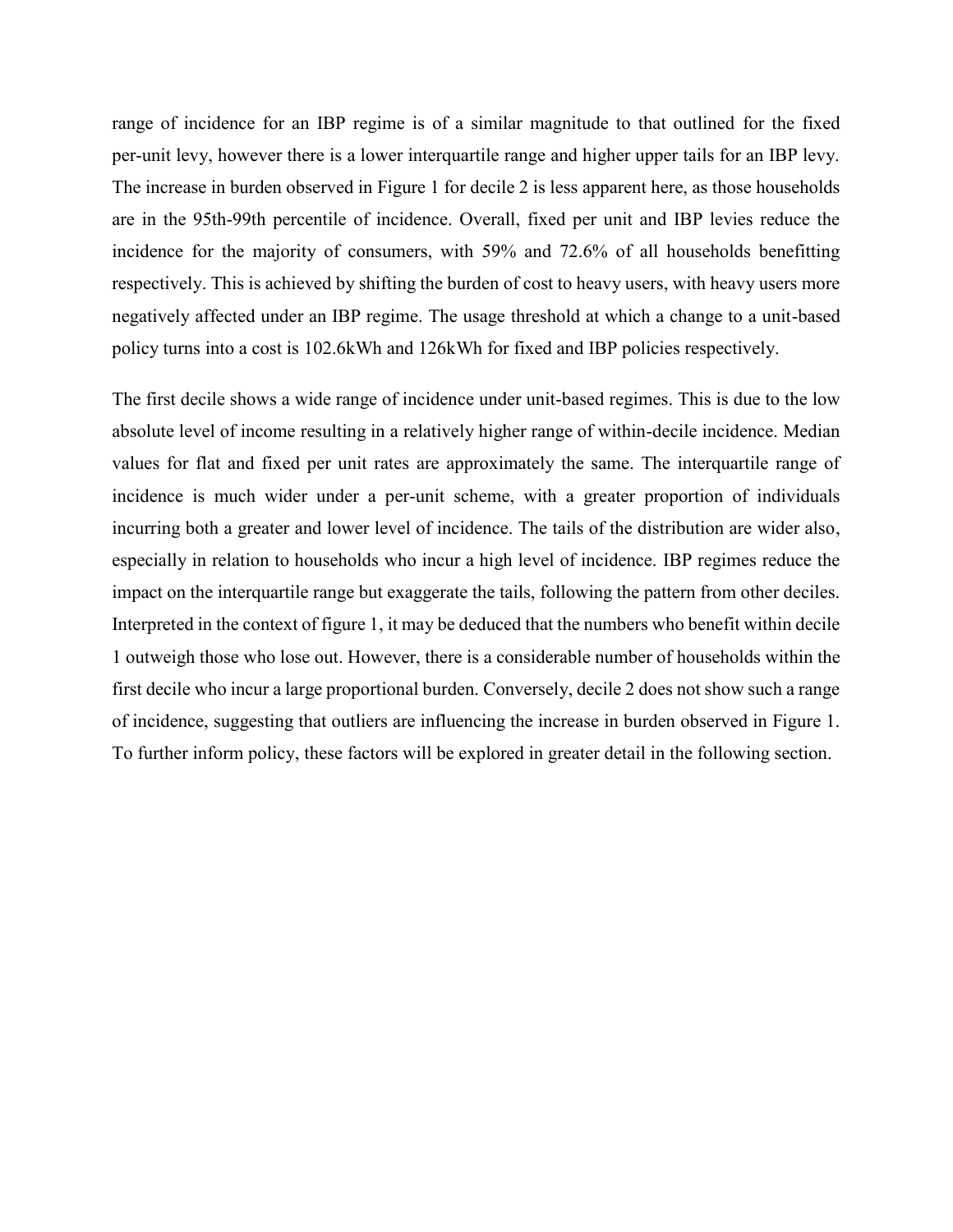

## **Figure 2: Distribution of Incidence by Income Decile**

Note: Boxplots show range of proportional incidence per decile. Results are displayed in terms of 10th, 25th, 50th, 75th and 90th percentiles. The IBP range of incidence for decile 2 appears to fall, indicating that the increase observed in Figure 1 is due to a number of outliers.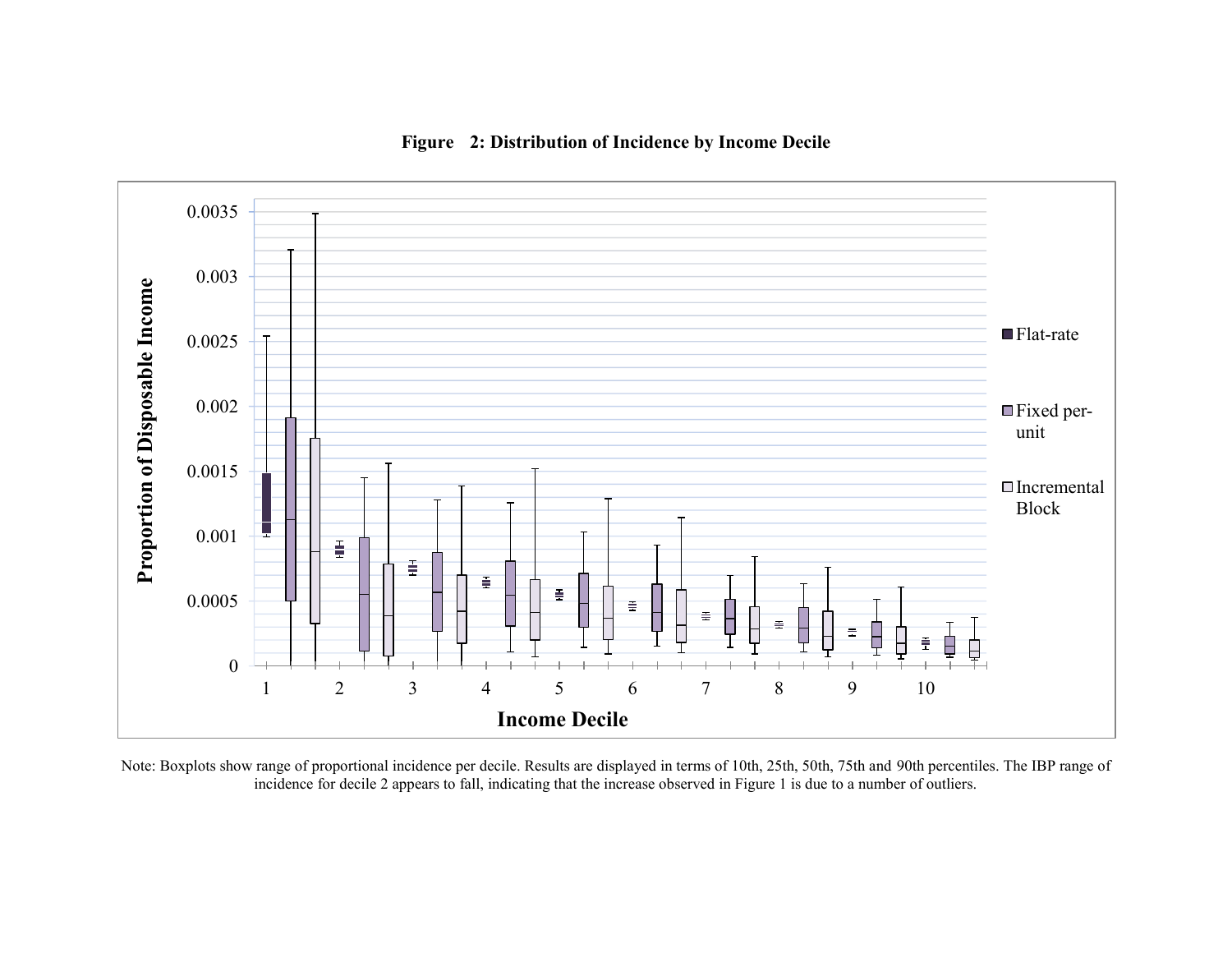#### *5.2. Discussion of cost incidence*

So far, we have identified that unit-based policies are effective in reducing aggregate inequality, except for incidence amongst a considerable subset of high users, particularly in deciles 1 and 2. This section offers a complete insight into the influence of these factors, both in terms of examining the distribution of burden without including such heavy users, whilst also identifying the characteristics of those heavy users. As household size has been identified as a potential key determinant of incidence, this is also examined in this section.

#### *5.2.1.Distribution of burden: omitting heavy users*

The findings of Section 5.1 suggest that a number of outliers are heavily influencing the aggregate incidence of unit-based policies. In order to gain insight into the majority of users within each decile, gross proportional burden is assessed by limiting those analysed to being less than or equal to three standard deviations of each decile's mean. This results in between 0.7% and 2.3% of decile observations being dropped. Figure 3 shows that both unit-based schemes result in a lower proportional burden across deciles 1-5, particularly across the lowest deciles of 1-3. This finding emphasises the fact that IBP schemes shift incidence to heavy users who comprise a small proportion of each decile's population. However, the negative impact on these households is not of a negligible magnitude as Section 5.1 demonstrated. Identifying those negatively affected in the lowest income group may aid policy design.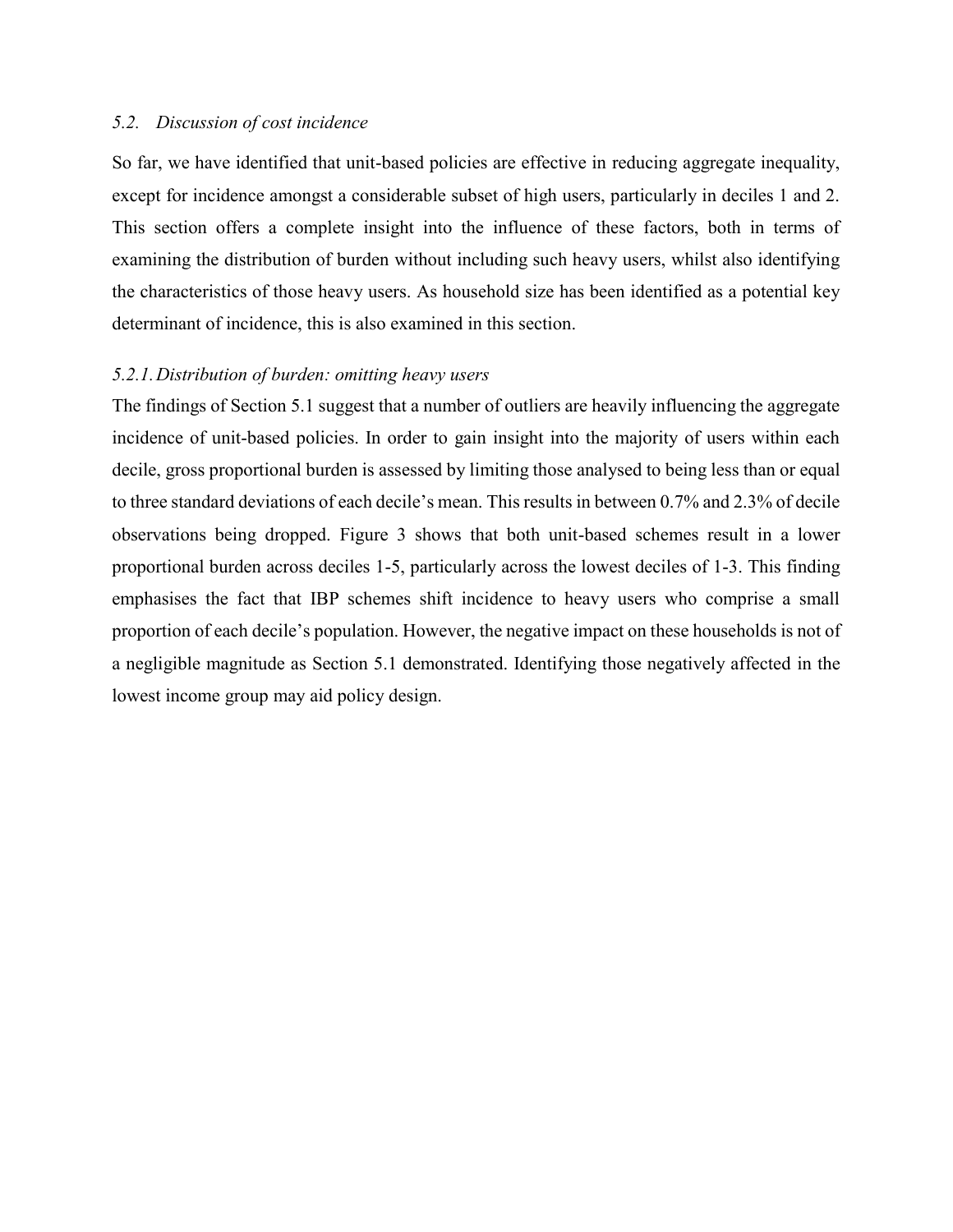

**Figure 3: Decile Burden: Sample limited to less than three standard deviations from decile mean** 

#### Note: Incidence is calculated relative to equivalised disposable income.

#### *5.2.2. 'Winners' and 'losers' in decile 1*

Figure 4 shows socio-economic characteristics of winners and losers for decile 1 as a result of switching from a flat-rate levy to a fixed per-unit policy. Analysing the full decile 1 population, Figure 4(a) shows that those who 'lose out' due to a unit-based policy have higher electricity usage than those who benefit, as we would expect. Figure 4(a) shows that little over half of decile 1 households (54.3%) are below the threshold of benefitting for fixed per-unit regime, with 73.5% of users benefitting from an IBP scheme. Figure 4(b) shows that the population of 'losers' in this sample has a less positively skewed distribution of equivalised income than winners.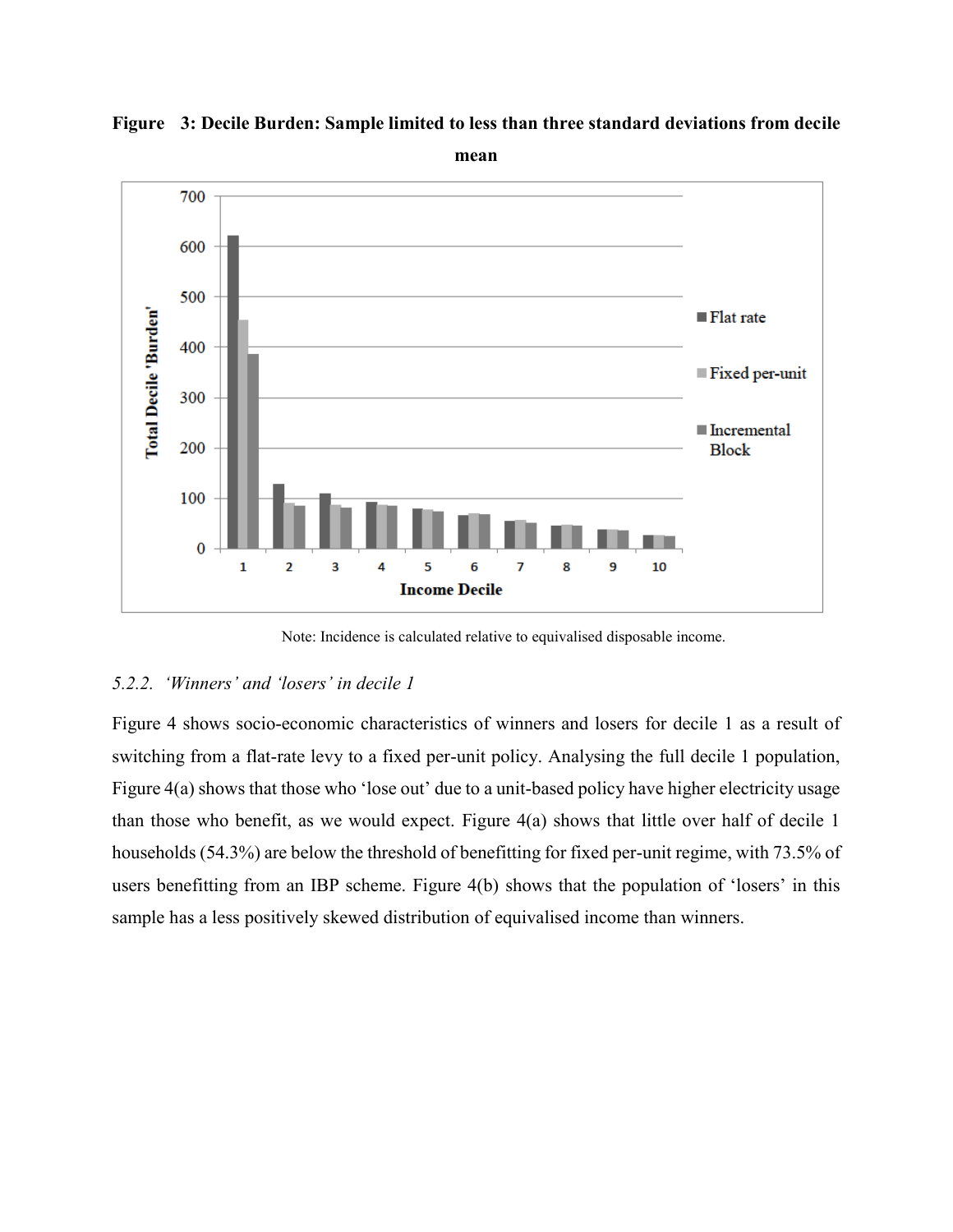

**Figure 4: Breakdown of decile 1 'winners' and 'losers' by characteristic**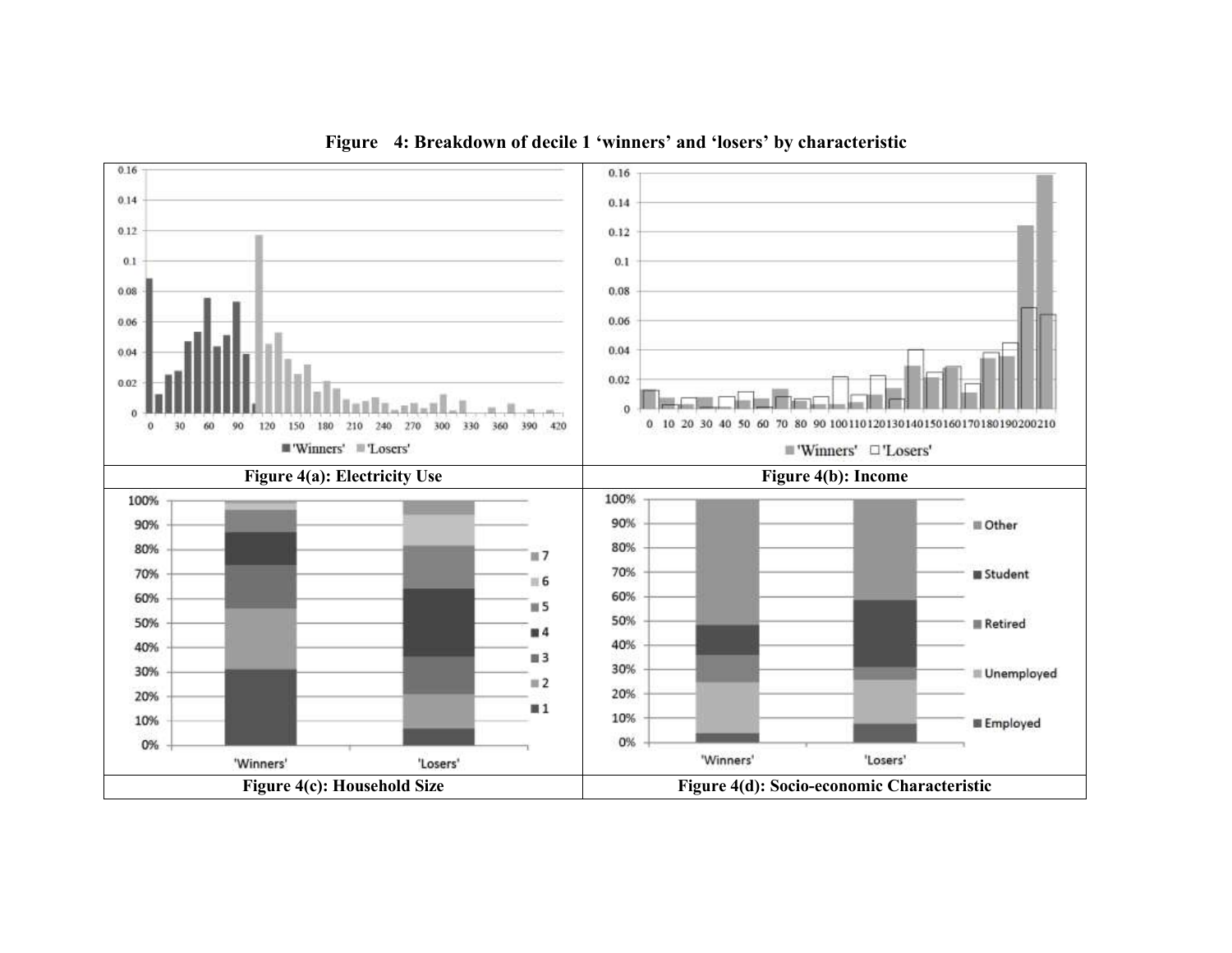Figure 4(c) shows that smaller households are more heavily represented in the group of individuals benefitting, with 73.9% of beneficiaries being of 3 inhabitants or less. Conversely, just 36% of households in the losers category have 3 inhabitants or less. Figure 4(d) gives a breakdown of winners and losers by socio-economic group to aid understanding of this finding. This illustrates that there are twice as many households headed by employed persons and students in the losers category. Furthermore, there are considerably fewer households headed by retired persons in the losers category.

#### *5.2.3. Incidence of Cost by household size*

As household size may be a key determinant of incidence, and of interest to policymakers in it's own right, Figure 5 graphs PSO incidence by household size using a flat rate and fixed per-unit PSO charge. When one incorporates incidence as a function of electricity use under a per-unit charge, a strong positive correlation is evident. As such, it is reasonable to infer that larger households incur a greater proportional burden under unit-based levies.



**Figure 5: Distribution of Incidence by Household Size** 

Note: Incidence is calculated relative to equivalised disposable income. Boxplots display incidence at 10th, 25th, 50th, 75th and 90th percentiles.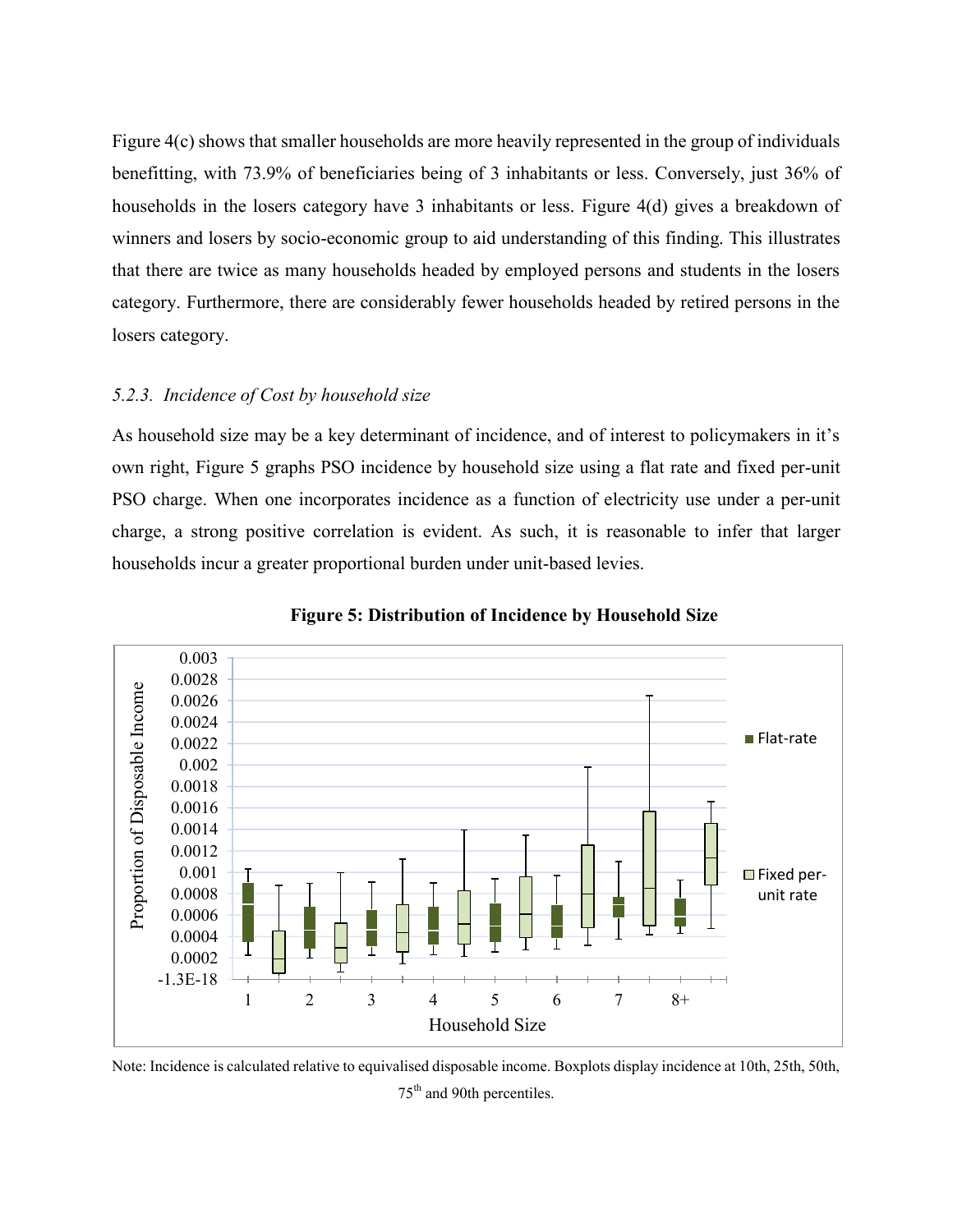## **6. Measures to reduce the regressive impacts of unit-based policies**

#### *6.1. Hybrid flat-rate and unit-based combinations*

This section will analyse levy structures that may alleviate the identified high proportional incidence amongst low income groups. A hybrid combination of a unit-based and fixed levy structure is first considered. Figure 6 shows that hybrid designs have a similar level of incidence for deciles 4-10 than both fixed and flat-rate levies. Hybrid structures are less regressive than a flat rate structure and more regressive than a fixed per-unit structure for deciles 1-3. For the first decile, total incidence is 12.7% and 17.8% less than the flat rate levy for fixed and IBP-based hybrid levies respectively. However, these levies are respectively 17% and 10% more burdensome on this first income decile than the fixed per-unit levy.



**Figure 6: Hybrid Unit and per-unit levy 'burden' by income decile**

Figure 7 shows the range of incidence for these hybrid structures. Results indicate that for most income groups, median incidence for both hybrid designs is as regressive or more regressive than a fixed per-unit levy. A hybrid design works to reduce the variability of incidence, however, with a narrower interquartile range observed across all deciles. This reduced interquartile range is greater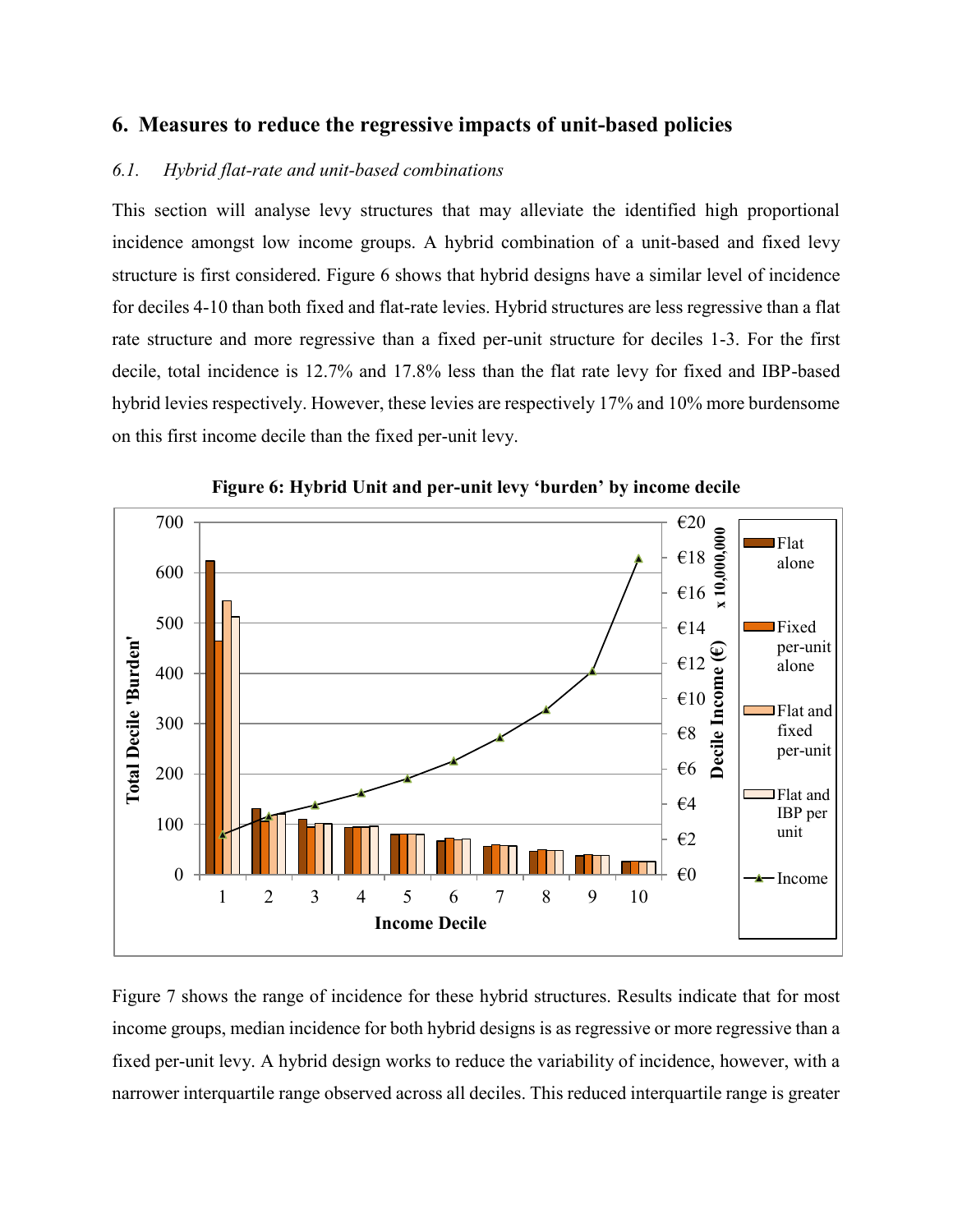for an IBP levy structure, but occurs at the expense of a higher upper tail due to the high cost such a levy design imposes on heavy electricity users. Concentrating on the first decile, it is found that a hybrid regime (flat and fixed-per unit combination) is effective in reducing the negative impact of a fixed unit-based policy on high electricity users, totalling 45% of decile 1 households. As Figure 6 shows, there are more losers than winners so the increase in burden outweighs the reduction in burden and results in a net increase in burden for decile 1. These effects are exaggerated for an IBP scheme, where 56% of decile 1 inhabitants benefit.



**Figure 7 Range of Hybrid Unit and per-unit levy incidence** 

Note: Incidence is calculated relative to equivalised disposable income. Boxplots display incidence at 10th, 25th, 50th, 75<sup>th</sup> and 90th percentiles.

#### *6.2. Impact of financing PSO by social transfer*

Two different mechanisms of social transfer are considered. First, we analyse the pre-Budget 2013 mechanism whereby those eligible for the Household Benefits Package (HBP) do not incur the PSO levy. This provides an ex-post distributional analysis of Budget 2013 changes in the HBP. Second, we consider an alternative where beneficiaries' equivalised income is less than or equal to  $\epsilon$ 238. The cost of subsidy to this point approximates the cost of HBP subsidy according to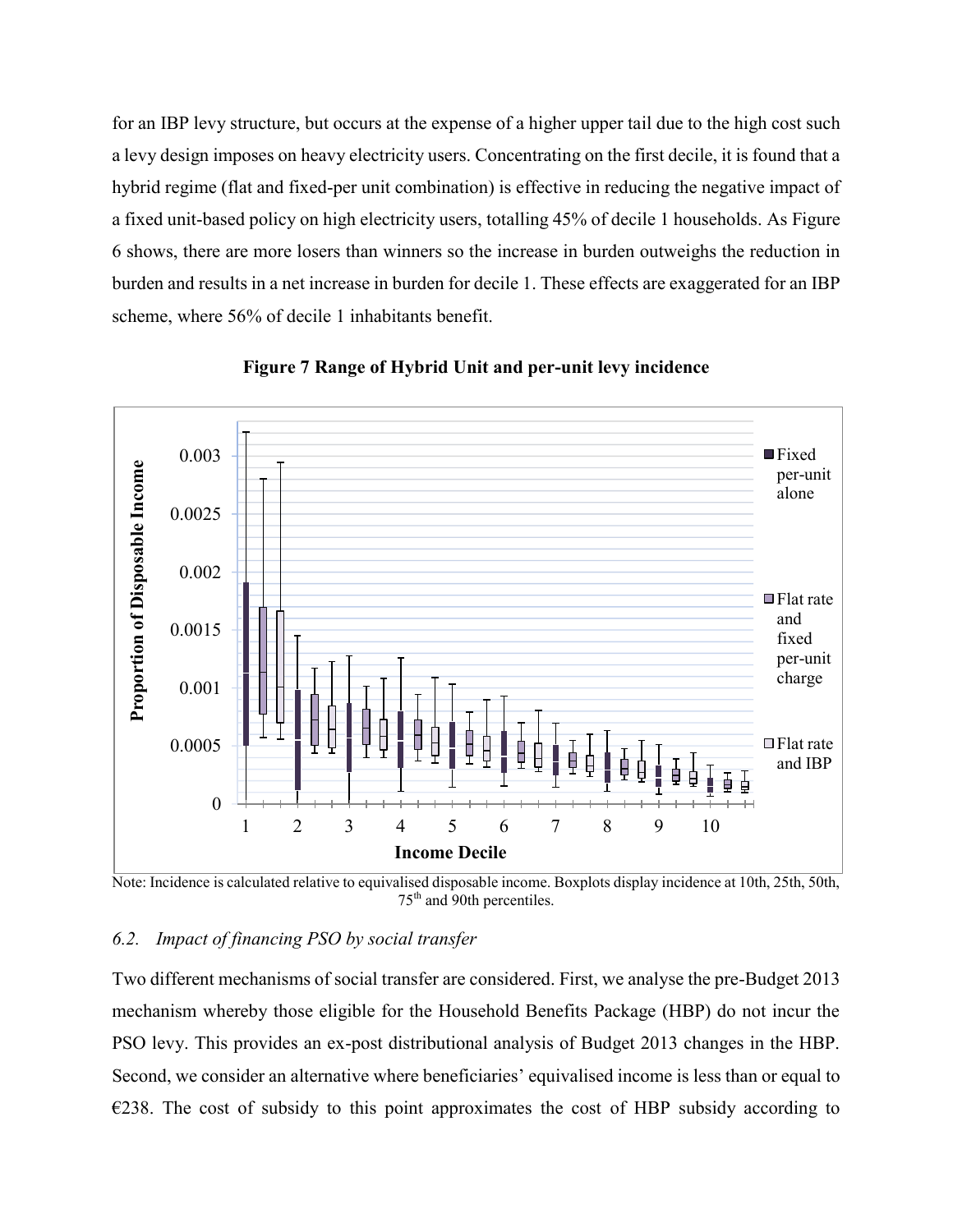simulations using HBS data.

The HBP is financed through the tax-benefit system and the distributional incidence of financing this policy is thus difficult to identify. Instead of inaccurately approximating the distribution of this cost, the total cost to the taxpayer is quoted as a benchmark of the macroeconomic cost of redistribution against which the potential benefits may be gauged.

Overall, 15.3% of all households avail of the free electricity allowance as part of the HBP. Illustrated in Figure 8, subsidisation via the HBP is effective in reducing the burden amongst the first decile by 41%, but this is still 4 times greater than the pre-HBP average for deciles 2-10, and 5.6 times greater than the post-HBP average for this cohort. This is because only 19% and 42% of households in the first and second deciles are HBP recipients. Figure 9 illustrates how this shifts the range of incidence downwards however the majority of individuals in decile 1 still must bear a proportional burden greatly in excess of individuals in all other deciles. Furthermore, not only is redistribution through the existing HBP ineffective in targetting those most affected in the first decile, 66% of HBP recipients are in deciles 3-10, beneficiaries who have a PSO and electricity cost which is of a much lower proportional burden. Indeed, the distribution of beneficiaries is non-trivial for deciles 5 and 6, where a zero cost is observed at the 10th percentile.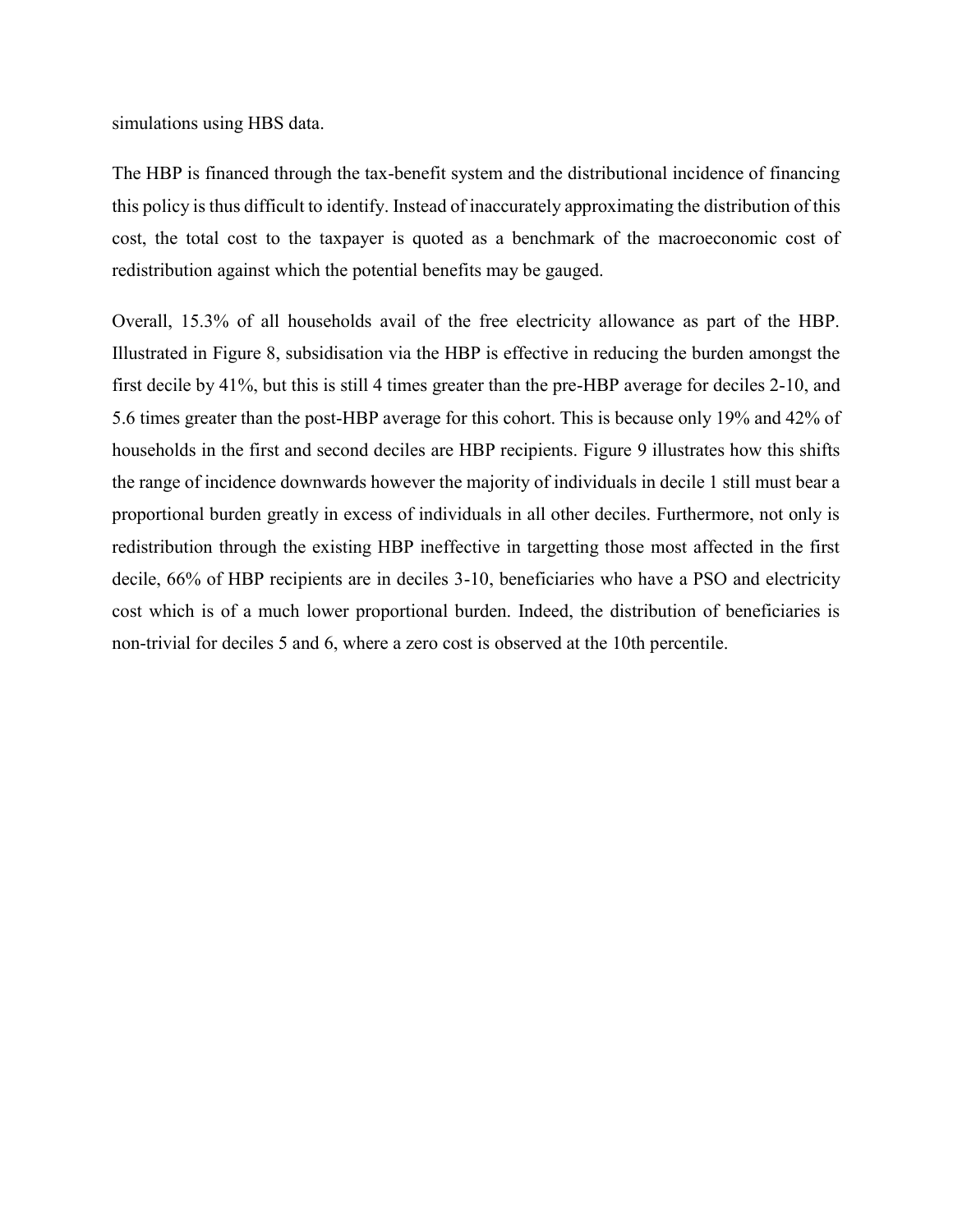

**Figure 8: Total Burden: Post-HBP** 

Note: Alternate social transfer mechanism has zero proportional cost for decile 1.

A hypothetical equivalised income-based measure corrects these problems, with a zero burden for decile 1 and a reduction of 71.5% for decile 2 burden relative to pre-HBP incidence. To facilitate this, there are no beneficiaries amongst deciles 3-10, with total burden for these deciles 24% greater than under the HBP scheme.

In order to achieve these distributional benefits, this subsidy must be financed by the taxpayer. Using the weighted population of the HBS, it is estimated that relative to the flat-rate PSO levy, the HBP-based subsidy costs in the region of  $\epsilon$ 2,807,000 per annum. The equivalised income-based measure has an almost identical cost.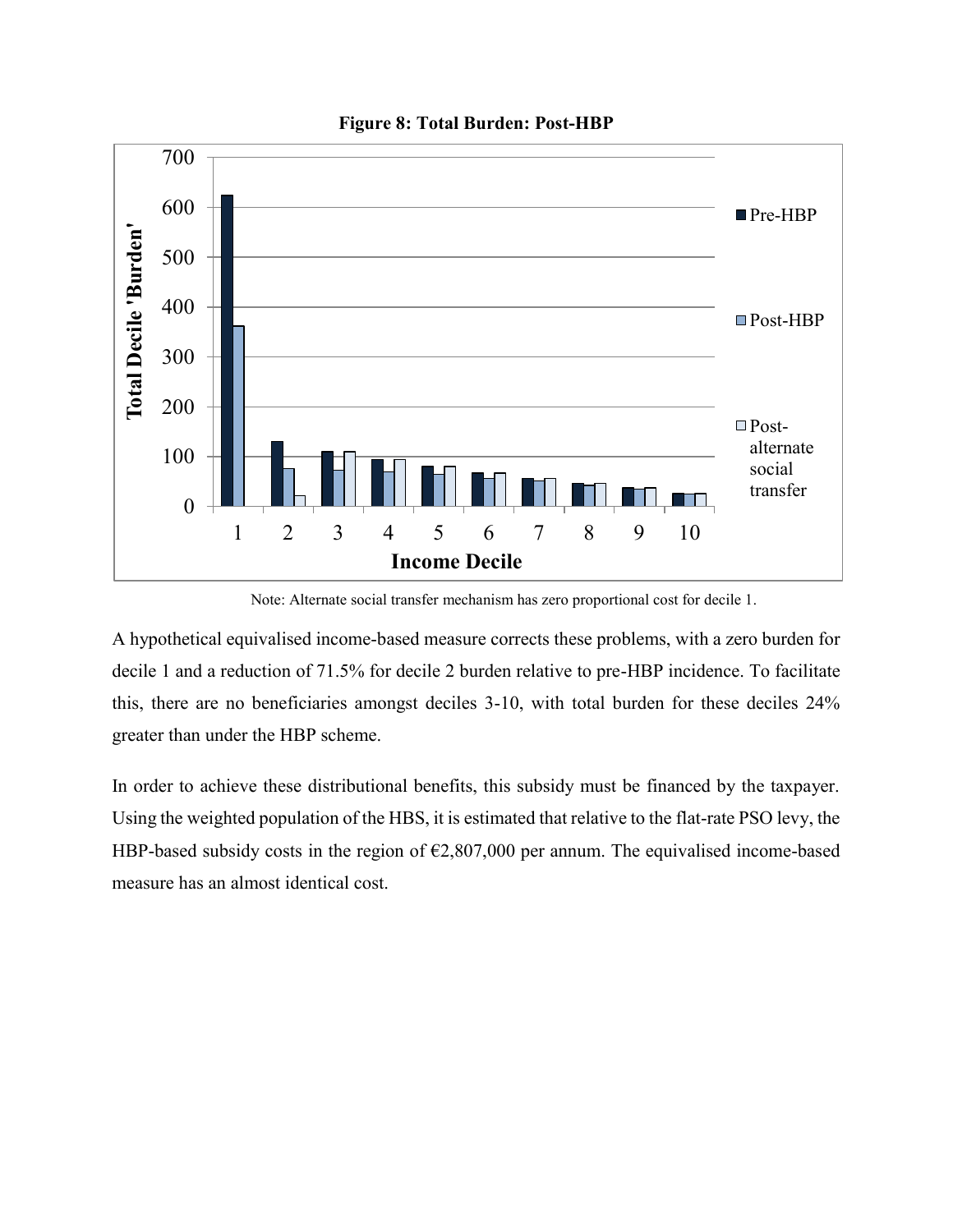

**Figure 9: Distribution of Incidence: Post-HBP** 

Note: Incidence is calculated relative to equivalised disposable income. Boxplots display incidence at 10th, 25th, 50th, 75<sup>th</sup> and 90th percentiles.

## **7 Net incidence of PSO cost increase and electricity price reduction**

The final contribution of this paper is thus to assess the impact of PSO cost net of any changes in electricity price at the household level. This analysis is an upper bound on the potential net impact, as suppliers may not pass the entire amount of cost reduction to consumers. This will result in net costs increasing in aboslute terms, with proportional impacts remaining constant. Interpretation of Figure 11 in the context of Figure 1 gives insight into the sensitivity of overall burden for each decile to the magnitude of change in proportional incidence due to incomplete pass-through of wholesale price reductions. Net impact is assessed in terms of total absolute net cost alongside the measures of burden used thus far. The total net cost by decile is displayed in figure 10. The flat levy is somewhat regressive, with deciles 4-10 incurring a net benefit whilst deciles 1-3 incur a net cost. A fixed per-unit levy results in a net cost of zero for all income groups as cost is directly cancelled out by a per-unit levy. Should suppliers not pass all reductions to consumers, a trend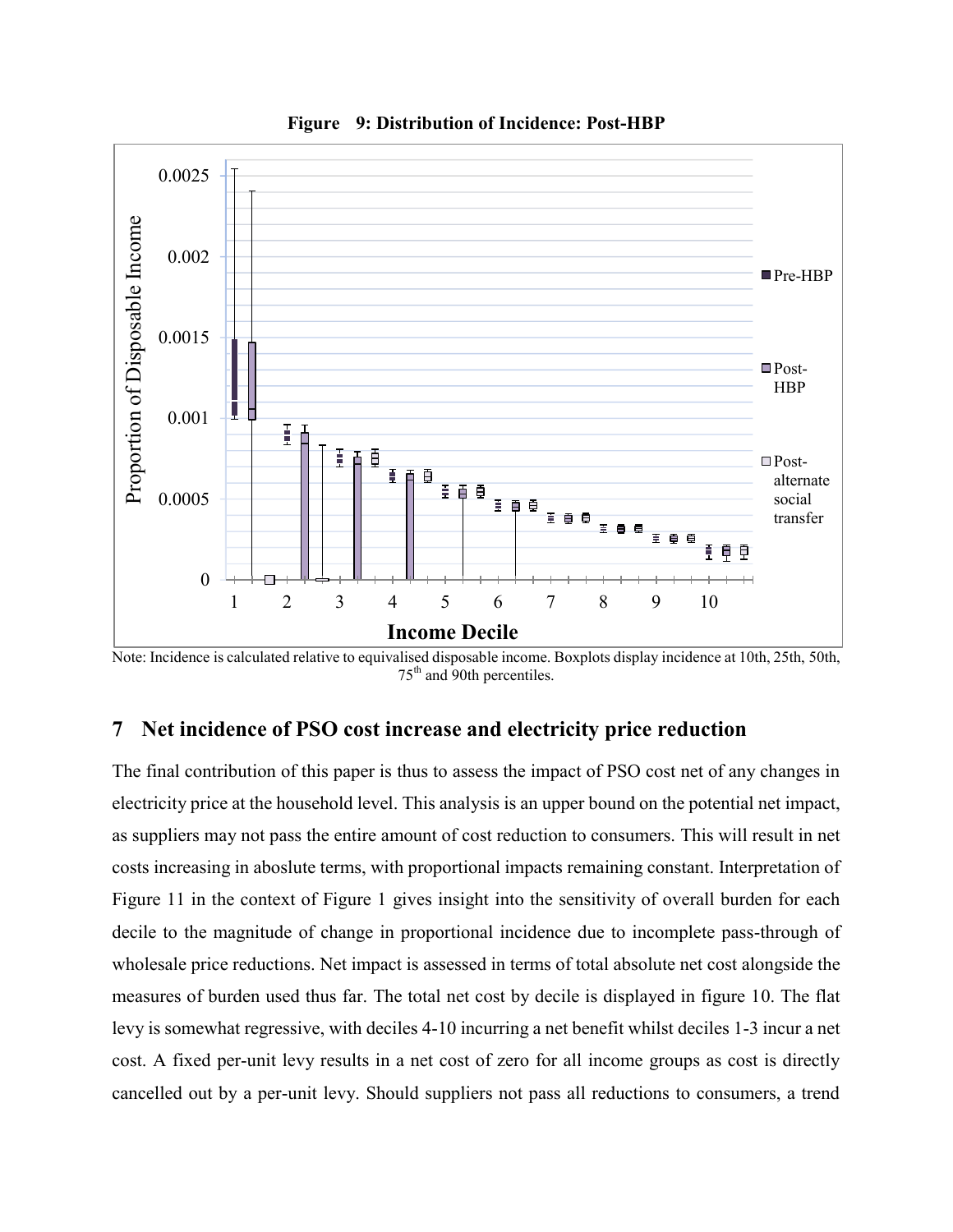similar to the flat-rate levy may be observed, although somewhat dampened due to lesser cost reductions.

An IBP levy structure transfers the incidence to heavy users. Whether a decile has a negative or positive net cost is dependent on the distribution amongst households; deciles with many medium to high usage incur a net benefit, whilst those with a subset of extremely high users incur a net cost.





The proportional burden is analysed in Figure 11. The flat rate charge is progressive whilst the IBP tariff is regressive. The flat rate charge incurs a great proportional burden on income deciles 1-3. For deciles 4-10, the changes in levy structure have a negligible impact on burden, although an IBP scheme is less burdensome by a modest degree. Once again, we observe the neutral impact of the fixed per-unit charge.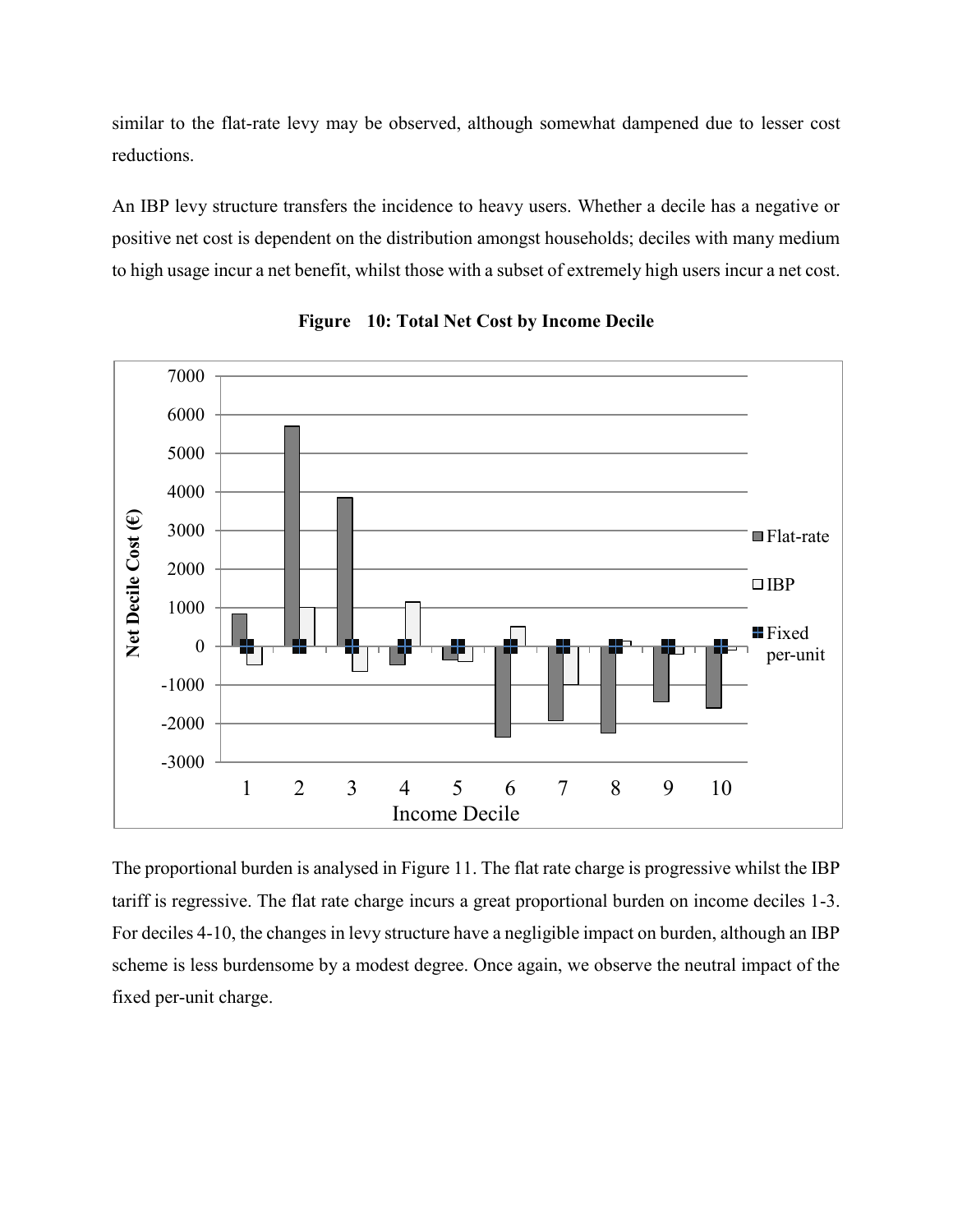

**Figure 11: Incidence by Income Decile** 

The range of incidence by decile is shown in Figure 12. Interestingly, the median for the flat rate levy is above zero for almost all deciles, whilst it is below zero for the IBP levy. This shows that the range of incidence is centred around a burden of net cost for the flat-rate levy, whilst an IBP levy is centred around a burden of net benefit. The balance of cost for the IBP scenario is borne by heavy users. The flat rate levy shows that greater net cost is placed on households in deciles 1-4, whilst deciles 5-7 have a lower distribution of incidence due to their higher incomes. Although we do not take the (presumably negligible) behavioural response into account, this finding would suggest that such non-linear levy structures benefit the majority of the population whilst also disincentivising heavy use.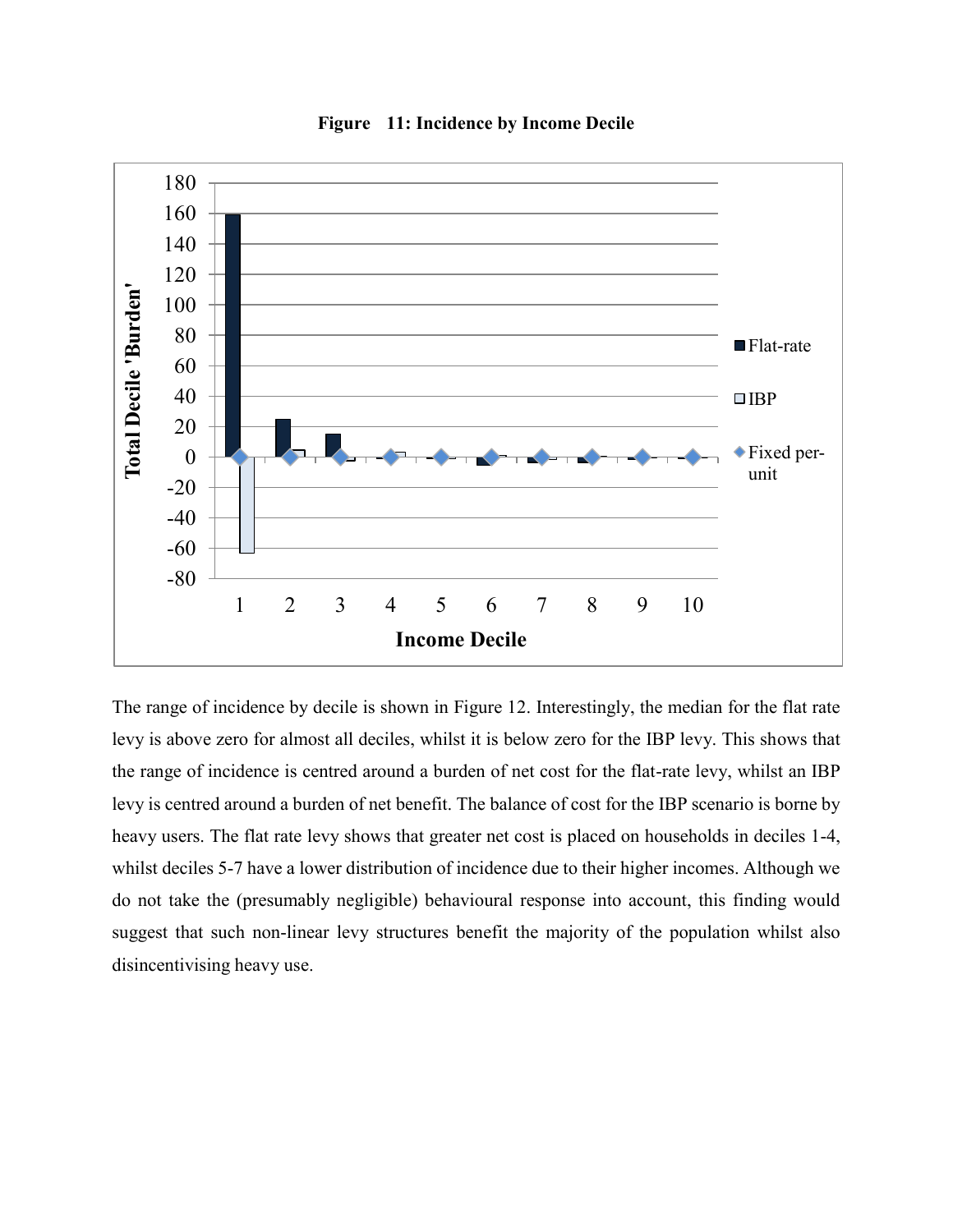

**Figure 12: Distribution of Net Absolute Incidence** 

## **8 Conclusion**

The financing of energy and environmental policy through additional charges on electricity consumption forms a component of the price paid by electricity consumers. In many jurisdictions, such levies have shown a trend of growth in recent years and thus the means by which this burden is placed on consumers is of increasing policy importance. Using the Irish Public Service Obligation (PSO) levy as a case study, this paper considers how current and potential future policy structures may affect household welfare.

This paper has shown that a flat-rate PSO levy is regressive whilst per-unit levies reduce regressivity over the entire income spectrum. Non-linear Incremental Block Pricing (IBP) structures may lead to a greater overall reduction in regressivity. However, the imperfect correlation of electricity usage with income results in a higher incidence amongst a subset of high users located in low income groups. However, such heavy users are in a minority. Hybrid unit/flat-rate based policy structures are considered to alleviate the negative impact on heavy users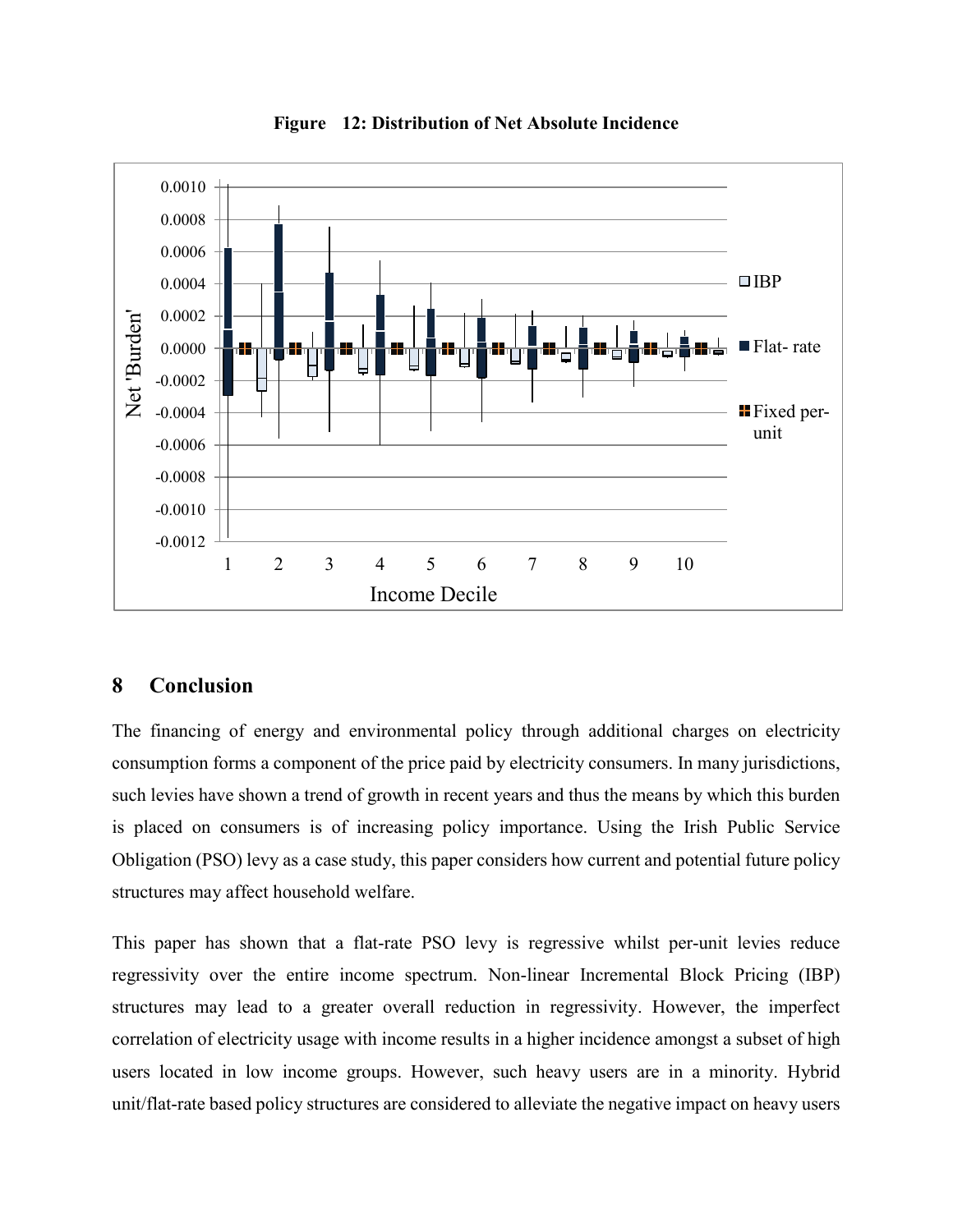but result in lower overall reductions in regressivity.

Another alternative is to address distributional concerns using social transfer mechanisms. The impact of subsidising household PSO costs through Ireland's Household Benefits Package (HBP) has been analysed. This provides an ex-post analysis of recent restructuring of these payments whilst also analysing their suitability for future application. Given a high proportion of beneficiaries in deciles 1 and 2, these deciles are the greatest potential beneficiaries of such a social transfer. However, beneficiaries exist throughout all deciles. It is demonstrated that the HBP-based transfer mechanism is sub-optimal, with a hypothetical measure based on equivalised disposable income found to be considerably more effective in aiding those in lower income grouups. These findings may inform specific policy measures, but may also feed in to the design of broader poverty reduction programs and allow for more efficient transfer design.

Costs analysed in this paper have also been considered net of wholesale price reductions, which exaggerate the regressivity of the flat rate scheme and progressivity of IBP non-linear schemes. Future work will be needed to analyse the efficiency costs of PSO levies, along with the causal relationships between the socioeconomic factors outlined and the unequal incidence of similar environmental policies. Furthermore, this paper does not take into account any behavioural response to changing levy structure.

This paper has identified the relative distribution of incidence across different population groups, findings that will be of increasing importance as renewables deployment progresses and the magnitude of the PSO changes to represent a larger share of household income. Indeed, such issues have already become of great concern in other jurisdictions where the cost of renewables policy has emerged as a topical policy issue. In a global energy market characterised by increasing importance of low-cost unconventional gas, the potential cost of renewables deployment is becoming an ever-increasing concern in policy and academic debate. This paper contributes to this discussion by providing an in-depth understanding of the potential implications that current and alternate means of financing renewables subsidy may have on household welfare.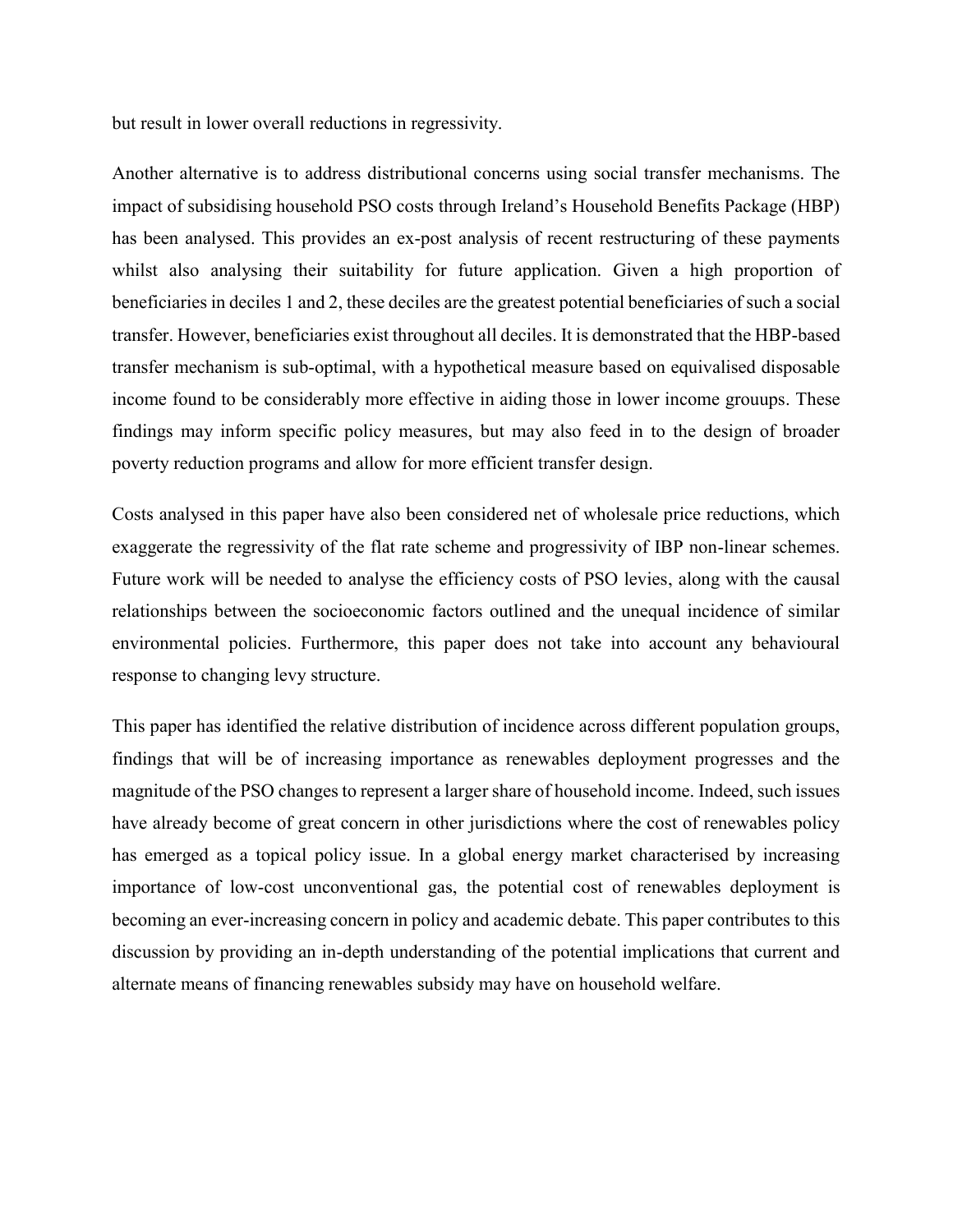#### **Acknowledgements**

This work was funded under the Programme for Research in Third-Level Institutions (PRTLI) Cycle 5 and co-funded under the European Regional Development Fund (ERDF) and the ESRI Energy Policy Research Centre. Research assistance from Darragh Walsh on an earlier version of this paper is greatly appreciated.

## **References**

- BEE (2013). "The EEG Surcharge for 2014: Background Paper on Components of the Surcharge, Development and Expected Level." Accessed 4 February, 2014. http://www.bee-ev.de/\_downloads/publikationen/positionen/2013/20130904\_EEG-Surchar ge-2014\_Background-Paper.pdf
- Borenstein, S. (2012). "The redistributional impact of nonlinear electricity pricing." *American Economic Journal: Economic Policy* 4(3): 56–90.
- Borenstein, S. and L.W. Davis (2012). "The equity and efficiency of two-part tariffs in US natural gas markets." *Journal of Law and Economics* 55(1): 75 – 128.
- Bryant, C. (2013). "Soaring renewable energy costs set to stoke german energy debate." *Financial Times*, October 15
- Central Statistics Office (CSO) (2012). *Household budget survey 2009/2010 volume 2*. Dublin: Stationery Office. .
- Commission for Energy Regulation (CER) (2008). "Public service obligation levy 2008/2009." *Decision Paper CER/08/129*. Dublin: Commission for Energy Regulation.
- Commission for Energy Regulation (CER) (2009). "Public service obligation levy 2009/2010." *Decision Paper CER/09/119*. Dublin: Commission for Energy Regulation.
- Commission for Energy Regulation (CER) (2010a). "Public service obligation levy 2010/2011." *Decision Paper CER/10/131*. Dublin: Commission for Energy Regulation.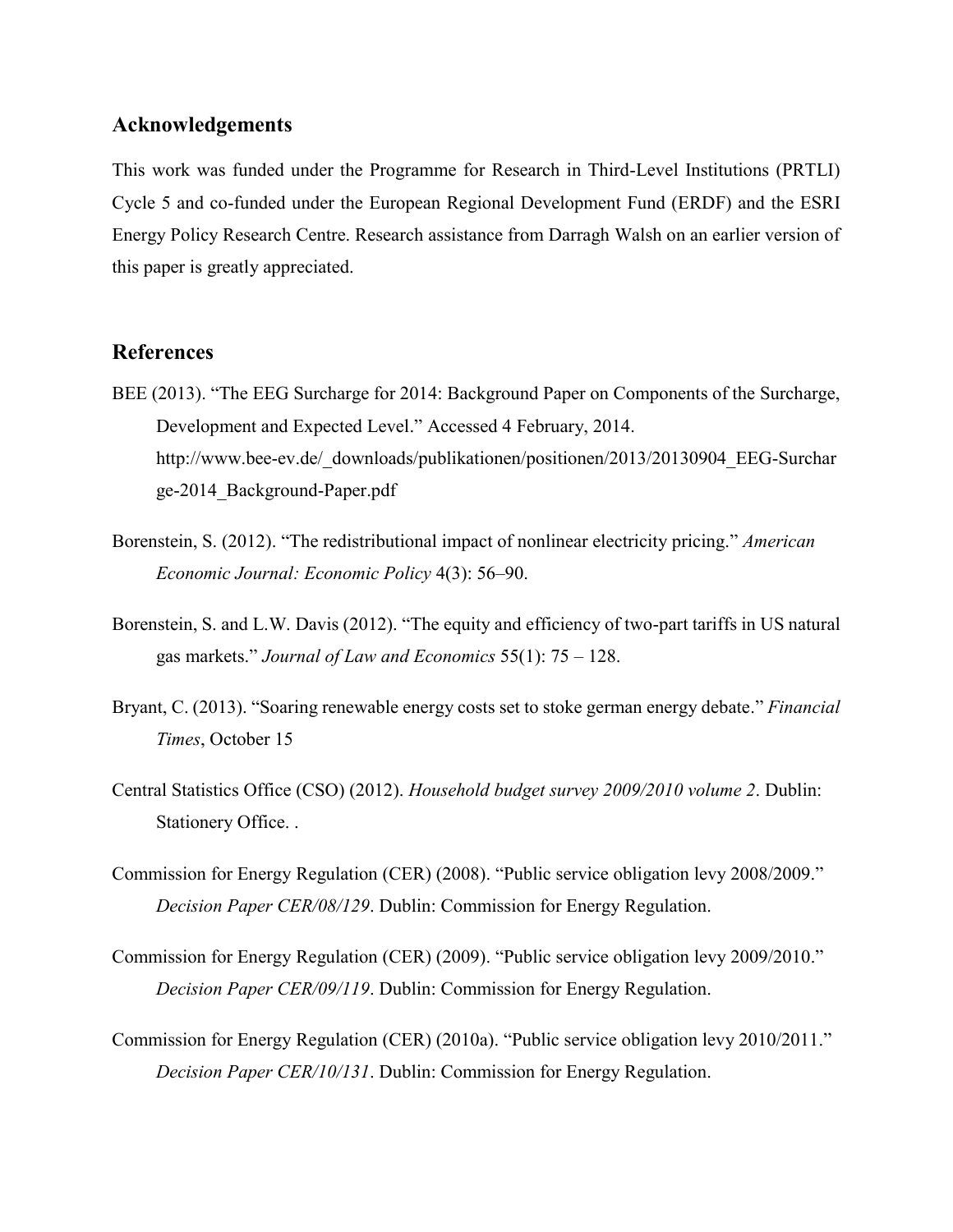- Commission for Energy Regulation (CER) (2010b). "Review of the regulatory framework for the retail electricity market competition review Q1 2010." *Information Note CER/10/059*. Dublin: Commission for Energy Regulation.
- Commission for Energy Regulation (CER) (2011a). "Public service obligation levy 2011/2012." *Decision Paper CER/11/130*. Dublin: Commission for Energy Regulation.
- Commission for Energy Regulation (CER) (2011b). "Review of the regulatory framework for the retail electricity market competition review Q4 2010." *Information Note CER/11/021*. Dublin: Commission for Energy Regulation.
- Commission for Energy Regulation (CER) (2012a). "Electricity & gas retail markets annual report 2011." *Information Note CER/12/072*. Dublin: Commission for Energy Regulation.
- Commission for Energy Regulation (CER) (2012b). "Public service obligation levy 2012/2013." *Decision Paper CER/12/121*. Dublin: Commission for Energy Regulation.
- Commission for Energy Regulation (CER) (2013). "Public service obligation levy 2013/2014." *Decision Paper CER/13/168*. Dublin: Commission for Energy Regulation.
- Chawla, M. and M. G. Pollitt (2013). "Energy-efficiency and environmental policies & income supplements in the UK: evolution and distributional impacts on domestic energy bills." *Economics of Energy & Environmental Policy,* 2(1): 21-40.
- Clifford, E. and M. Clancy (2011). *Impact of wind generation on wholesale electricity costs in 2011*. SEAI and Eirgrid Technical report. Dublin: SEAI and Eirgrid.
- Department of Social Protection (2013). "Internal guidelines used in administering schemes comprising the household benefits package." Accessed February 3, 2014. http://www.welfare.ie/en/Pages/Household-Benefits-Package.aspx
- Devitt, C. and L. Malaguzzi Valeri (2011). "The effect of refit on irish wholesale electricity prices." *The Economic and Social Review* 42(3): 343-369.
- Doherty, R. and M. O'Malley (2011). "The efficiency of Ireland's Renewable Energy Feed-In Tariff (REFIT) for wind generation." *Energy Policy* 39(9): 4911–4919.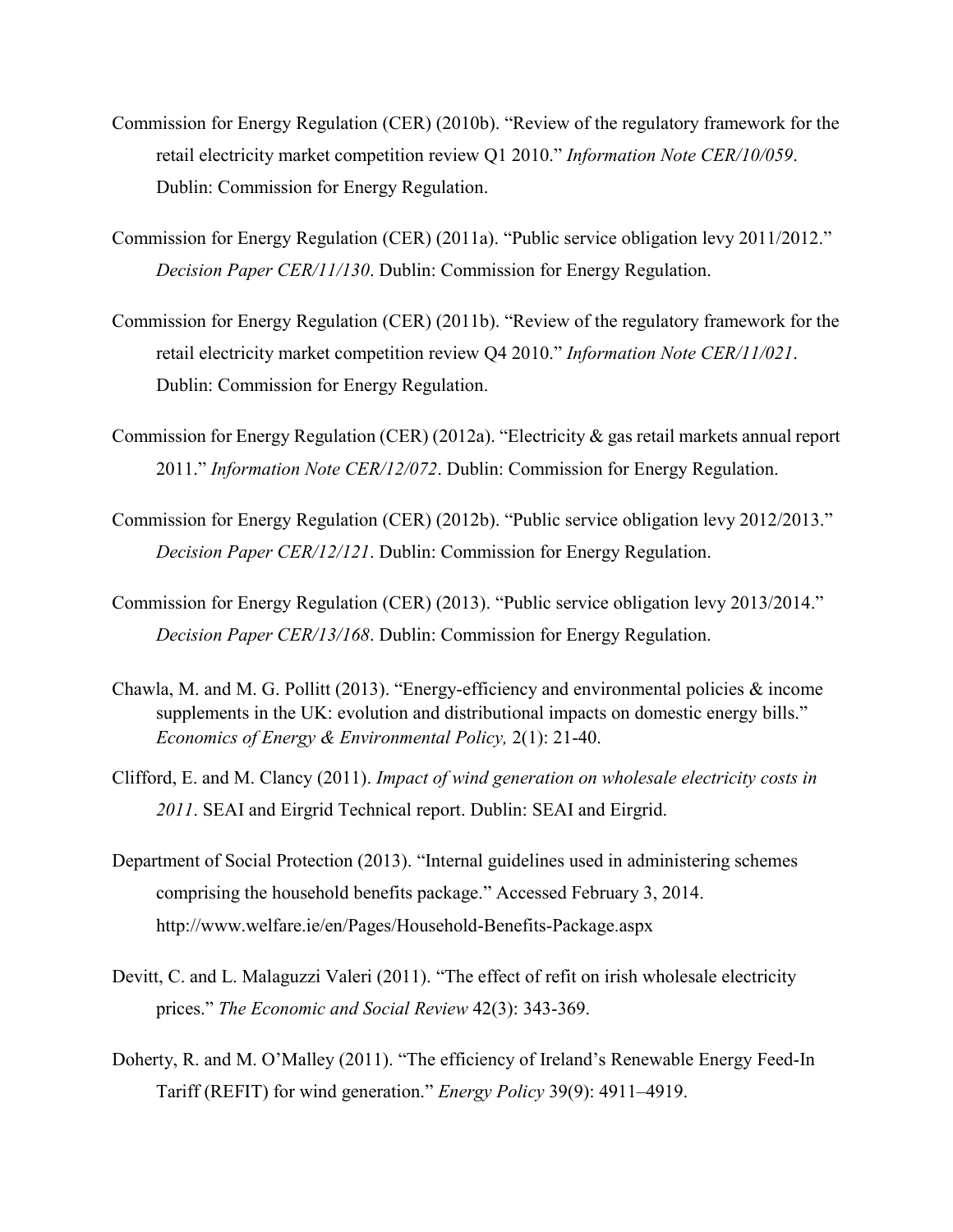- DW (2013). "German energy transition caught in subsidies' trap." Accessed February 3, 2014. http://www.dw.de/german-energy-transition-caught-in-subsidies-trap/a-17066849
- ESB (2009). "ESB Customer Supply Regulated Tariffs for Tariff Period 1<sup>st</sup> October 2009 to 30<sup>th</sup> September 2010." Accessed February 5, 2014. http://www.cer.ie/docs/000018/cer09156.pdf.
- E.U. (2008). EFTA Surveillance Authority Decision No 125/06/COL of 3 May 2006 regarding the Norwegian Energy Fund (Norway), 2008 O.J. (L 189) 36.
- Eurostat (2014). "Electricity prices for domestic consumers, from 2007 onwards bi-annual data." Accessed February 4, 2014. http://epp.eurostat.ec.europa.eu/statistics\_explained/index.php/Electricity\_and\_natural\_gas price statistics#Electricity prices for household consumers
- Grösche, P. and C. Schröder (2011). "On the redistributive effects of Germany's feed-in tariff." *Empirical Economics:* 1–45.
- Krozer, Y. (2013). "Cost and benefit of renewable energy in the European Union." *Renewable Energy* 50: 68–73.
- Loreck, C., F.C. Matthes, H. Hermann, F. Jung, L. Emele, V. Cook (2012) "Short analysis of the increase of the German EEG surcharge for 2013." Berlin: Öko-Institut e.V.
- Mirza, F.M. and O. Bergland (2012). "Pass-through of wholesale price to the end user retail price in the Norwegian electricity market", *Energy Economics* 34(6): 2003-2012
- Neuhoff, K., S. Bach, J. Diekmann, M. Beznoska, and T. El-Laboudy (2013). "Distributional effects of energy transition: Impacts of renewable electricity support in Germany." *Economics of Energy & Environmental Policy* 2(1): 41-54.
- Patel, S. (2013). "Germany raises renewables levy by 20%." Accessed 3 February, 2014. http://www.powermag.com/germany-raises-renewables-levy-by-20/